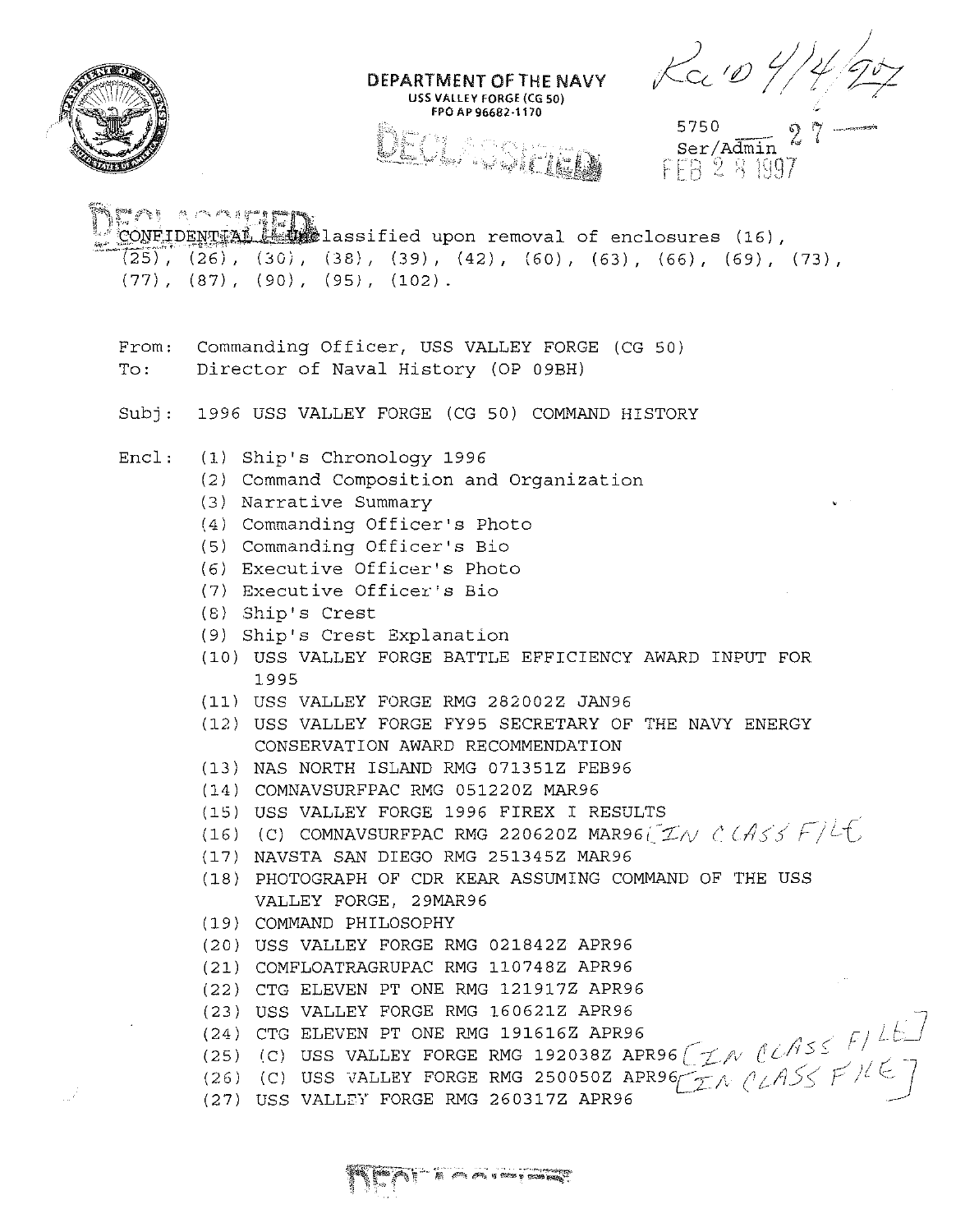| (28) SECRETARY OF THE NAVY LETTER OF COMMENDATION FOR THE                                                                                                 |
|-----------------------------------------------------------------------------------------------------------------------------------------------------------|
| USS VALLEY FORGE, DTD 29 April 1996                                                                                                                       |
| (29) SHIP'S SURFACE RADIATED NOISE MEASUREMENT CHECKLIST                                                                                                  |
| (30) (C) USS VALLEY FORGE RMG 250050Z APR96 $\bigcup_{\mathcal{U}} N$ CLASS $\bigcap_{\mathcal{U}} \bigcup_{\mathcal{U}}$                                 |
| (31) USS FITZGERALD RMG 031646Z MAY96                                                                                                                     |
| (32) COMAFLOATRAGRUPAC RMG 101400Z MAY96                                                                                                                  |
| (33) COMAFLOATRAGRUPAC STANDARD TSTA II DEBRIEF SHEET                                                                                                     |
| (34) COMDESRON TWO ONE RMG 241945Z MAY96                                                                                                                  |
| (35) COMAFLOATRAGRUPAC RMG 101730Z JUN96                                                                                                                  |
| (36) VALLEYFORGENOTE 5060 DTD 21 Jun 96 - COMMAND                                                                                                         |
| PERSONNEL INSPECTION AND AWARDS CEREMONY                                                                                                                  |
| (37) USS VALLEY FORGE MEMORANDUM DTD 22 Jun 1996 FOR GUEST                                                                                                |
| CRUISE '96                                                                                                                                                |
| (38) (C) NWADIV REP PT MUGU RMG 271200Z JUN96 $(TN C \triangle A_5)$ $F/LE$<br>(39) (C) USS VALLEY FORGE RMG 282230Z JUN96 $(TN C \triangle A_5)$ $F/LE$  |
|                                                                                                                                                           |
| (40) USS VALLEY FORGE OPERATIONS OFFICER ATGPAC LESSONS                                                                                                   |
| LEARNED INPUT FOR 1996 TRAINING CYCLE                                                                                                                     |
| (41) MRS JULIA VADALA TAFT LTR DTD 03 Jul 1996                                                                                                            |
| (42) (C) COMDESRON TWO ONE RMG 082230Z JUL96 $\boxed{\mathcal{I}}$ $\sim$ $\mathcal{C}$ $\wedge$ $\leq$ $\neq$ $\mathcal{C}$ $\neq$ $\mathcal{C}$         |
| (43) USS VALLEY FORGE SUMMER EDITION OF THE FAMILYGRAM                                                                                                    |
| (44) DMA NAVSAFETY BETHESDA MD RMG 091240Z AUG96                                                                                                          |
| (45) COMDESRON TWENTY-ONE LTR DTD 09 Aug 1996                                                                                                             |
| (46) COMNAVSURFPAC RMG 151117Z AUG96                                                                                                                      |
| (47) USS VALLEY FORGE RMG 152347Z AUG96                                                                                                                   |
| (48) COMDESRON TWO ONE RMG 180015Z AUG96                                                                                                                  |
| (49) USS VALLEY FORGE MEMORANDUM DTD 19 Aug 1996                                                                                                          |
| (50) USS VALLEY FORGE RMG 190210Z AUG96                                                                                                                   |
| (51) COMSEVENTHFLT RMG 250135Z AUG96                                                                                                                      |
| (52) USS VALLEY FORGE RMG 260003Z AUG96                                                                                                                   |
| (53) COMNAVSURFPAC CCAT SAN DIEGO RMG 261816Z AUG96                                                                                                       |
| (54) COMNAVSURFPAC RMG 280324Z AUG96                                                                                                                      |
| (55) USS VALLEY FORGE RMG 040830Z SEP96                                                                                                                   |
| (56) USS VALLEY FORGE RMG 101229Z SEP96                                                                                                                   |
| (57) REPUBLIC OF THE PHILLIPINES QUARANTINE CLEARANCE DTD                                                                                                 |
| 07SEP96                                                                                                                                                   |
|                                                                                                                                                           |
| (58) PORT OF SEMBAWANG, SINGAPORE, PILOT'S MOVEMENT                                                                                                       |
| CHECKLIST                                                                                                                                                 |
| (59) COMDESRON TWO ONE RMG 112220Z SEP96                                                                                                                  |
|                                                                                                                                                           |
| (60) (C) COMFIFTHFLT RMG 1408302 SEP96 $\cancel{\leq}$ / $\cancel{\leq}$ / $\cancel{\leq}$ / $\cancel{\leq}$ /<br>(61) USS VALLEY FORGE RMG 160330Z SEP96 |
| (62) USS VALLEY FORGE RMG 161535Z SEP96                                                                                                                   |
|                                                                                                                                                           |
| (63) (C) USS VALLEY FORGE RMG 231600Z SEP96 $Z$ d $\ell$ BSS F/LE $7$<br>(64) USS VALLEY FORGE RMG 231740Z SEP96                                          |
| (65) USS VALLEY FORGE FY 96 GOLDEN ANCHOR PKG DTD 30 Sep                                                                                                  |

 $\hat{\vec{z}}^{pump}$ 

 $V_{\mu\nu}$  .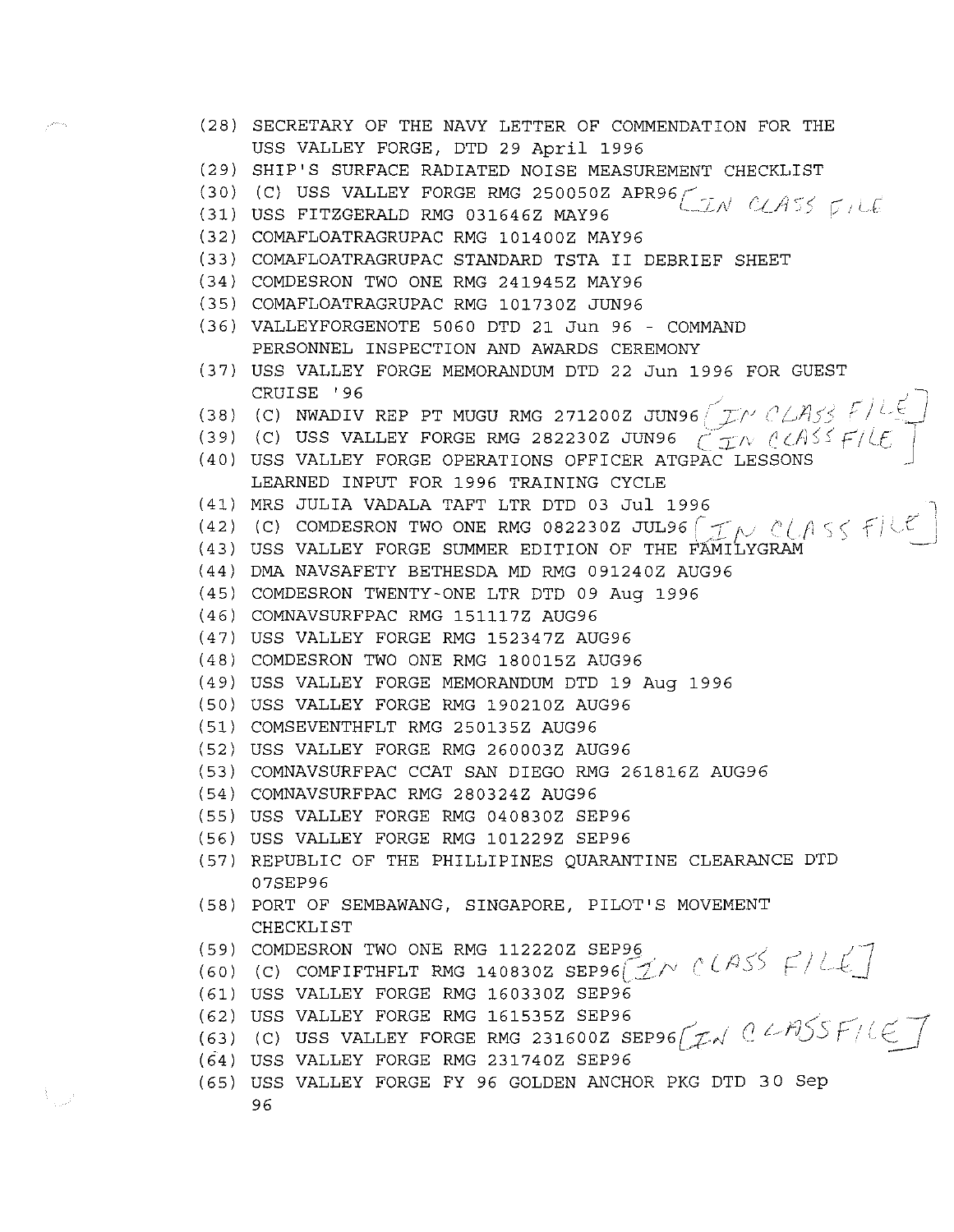( 66) ( 67) (68) ( 69) ( 70) ( 71) USS VALLEY FORGE RMG 1720402 NOV96 (72) USS VALLEY FORGE RMG 18XXXXZ NOV96 ( 73) ( 74) (75) COMNAVSURFPAC RMG 2711172 NOV96 ( 76) ( 77) (78) ( 7 9) USS VALLEY FORGE RMG 0211562 DEC96 ( 80) CINCPACFLT PEARL HARBOR RMG 0212002 DEC96 ( 81) USS VALLEY FORGE RMG 04XXXX2 DEC96 ( 82) COMDESRON TWO ONE RMG 0523402 DEC96 ( 83) USS VALLEY FORGE RMG 06XXXX2 DEC96 (84) USS VALLEY FORGE RMG 07XXXX2 DEC96 ( 85) USS VALLEY FORGE RMG (A) 09XXXX2 DEC96 ( 8 6) USS VALLEY FORGE RMG (87) (C) USS VALLEY FORGE ( 88) USS VALLEY FORGE RMG 1814052 DEC96 ( 8 9) USS VALLEY FORGE RMG 1816152 DEC96 (90) (C) USS VALLEY FORGE MEF 96-3 TURNOVER BRIEFING  $\bigl(\mathcal{J}_\mathcal{N} \in \mathcal{A} \mathcal{S} \setminus \mathcal{J}$ (91) USS VALLEY FORGE 1996 WINTER EDITION OF THE ( 92) USS VALLEY FORGE RMG 2815252 DEC96 ( 93) USS VALLEY FORGE RMG 2815452 DEC96 ( 94) USS VALLEY FORGE RMG 2917462 DEC96 (95) (C) USS VALLEY FORGE RMG 3007272 DEC96 (96) COMFIFTHFLT RMG 3013102 DEC96 ( 97) USS VALLEY FORGE STRATEGIC PLAN FOR 1997 (98) USS VALLEY FORGE RMG 0110102 JAN97 (99) USS VALLEY FORGE RMG 0419312 JAN97 ( 100) USS VALLEY FORGE RMG 0616252 JAN97 (C) USS VALLEY FORGE RMG 071045Z OCT96 $\left(\begin{array}{cc} \mathcal{D} \end{array} \right)$ CHINFO WASHINGTON DC RMG 101212Z OCT96 $\,$ USS VALLEY FORGE RMG 2006322 OCT96 (C) USS VALLEY FORGE RMG 2312402 OCT96 SECNAV WASHINGTON DC RMG 2415132 OCT96 (C) USS VALLEY FORGE USS VALLEY FORGE RMG **RMG 231504Z NOV96** $\sqrt{\mathcal{I}}$ 231548Z NOV96 USS VALLEY FORGE RMG 291610Z NOV96 (C) USS VALLEY FORGE RMG 291907Z NOV96 $\left( \begin{array}{cc} \searrow & \nearrow & \nearrow \end{array} \right)$ USS VALLEY FORGE RMG 011343Z DEC96 (B) 09XXXX2 DEC96 / RMG 141540Z DEC96  $(1/\sqrt{1})$  $\epsilon$  / PACKAGE PREPARED FOR THE USS PAUL HAMILTON, 26 DEC96F  $\overline{\prime}/\overline{\widetilde{\epsilon}}$  / FAMILYGRAM (101) COMDESRON TWO ONE RMG 1517292 JAN97 (102) (C) USS VALLEY FORGE RMG 2121302 JAN97 (103) COMDESRON TWO ONE RMG 0911112 FEB97 (104) COMNAVSURFPAC RMG 1002002 FEB97 (105) USS VALLEY FORGE WELCOME ABOARD PAMPHLET (106) USS VALLEY FORGE WELCOME ABOARD PAMPHLET ( 10 7) USS VALLEY FORGE CHANGE OF COMMAND PAMPHLET ( 10 8) USS VALLEY FORGE CHANGE OF COMMAND INVITATION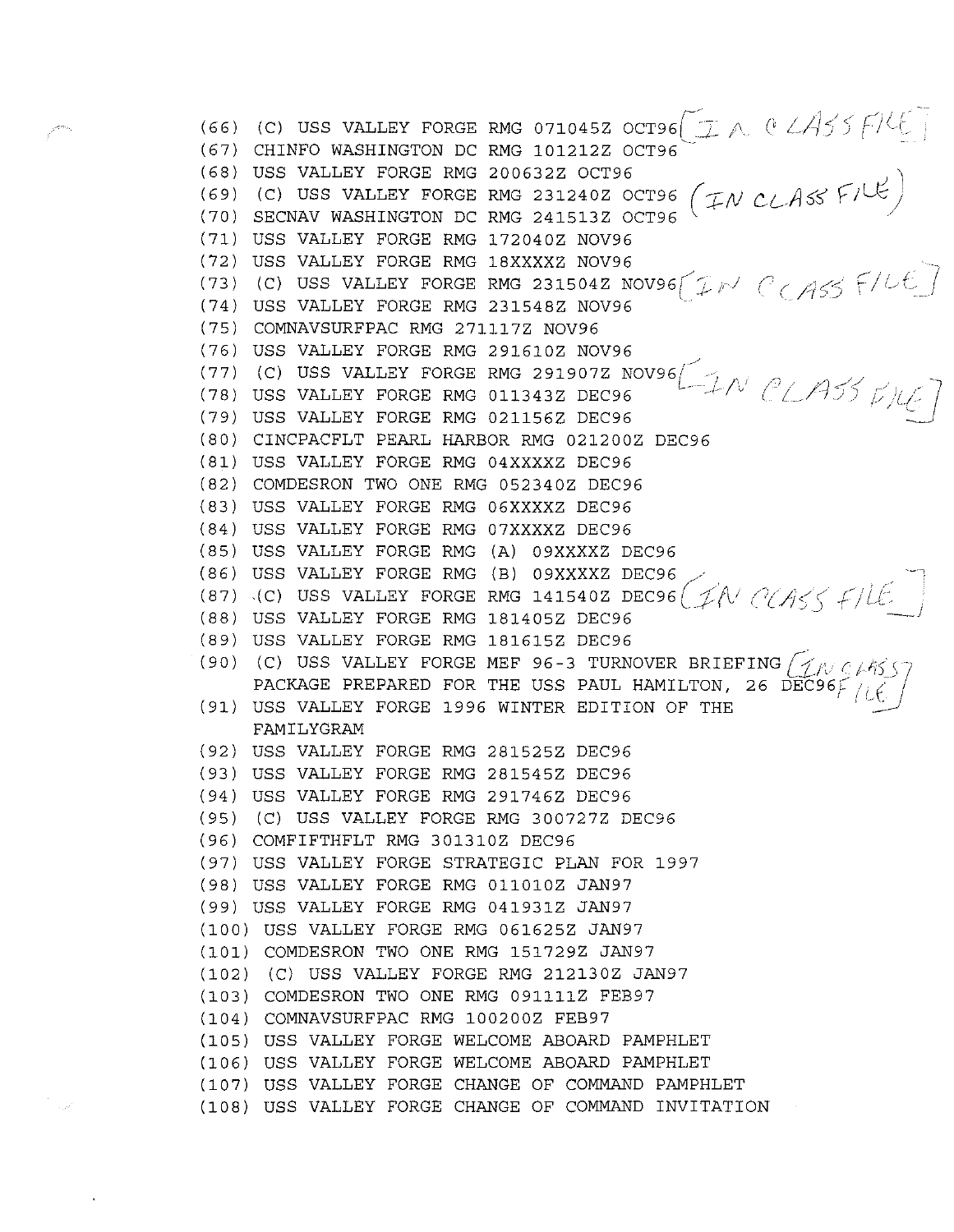(109) USS VALLEY FORGE DINING OUT PAMPHLET

(110) USS VALLEY FORGE DINING IN PAMPHLET

(111) PHOTOGRAPH OF THE USS VALLEY FORGE

1. In accordance with reference (a), enclosures (1) through (111) are submitted.

W. JAMES KEAR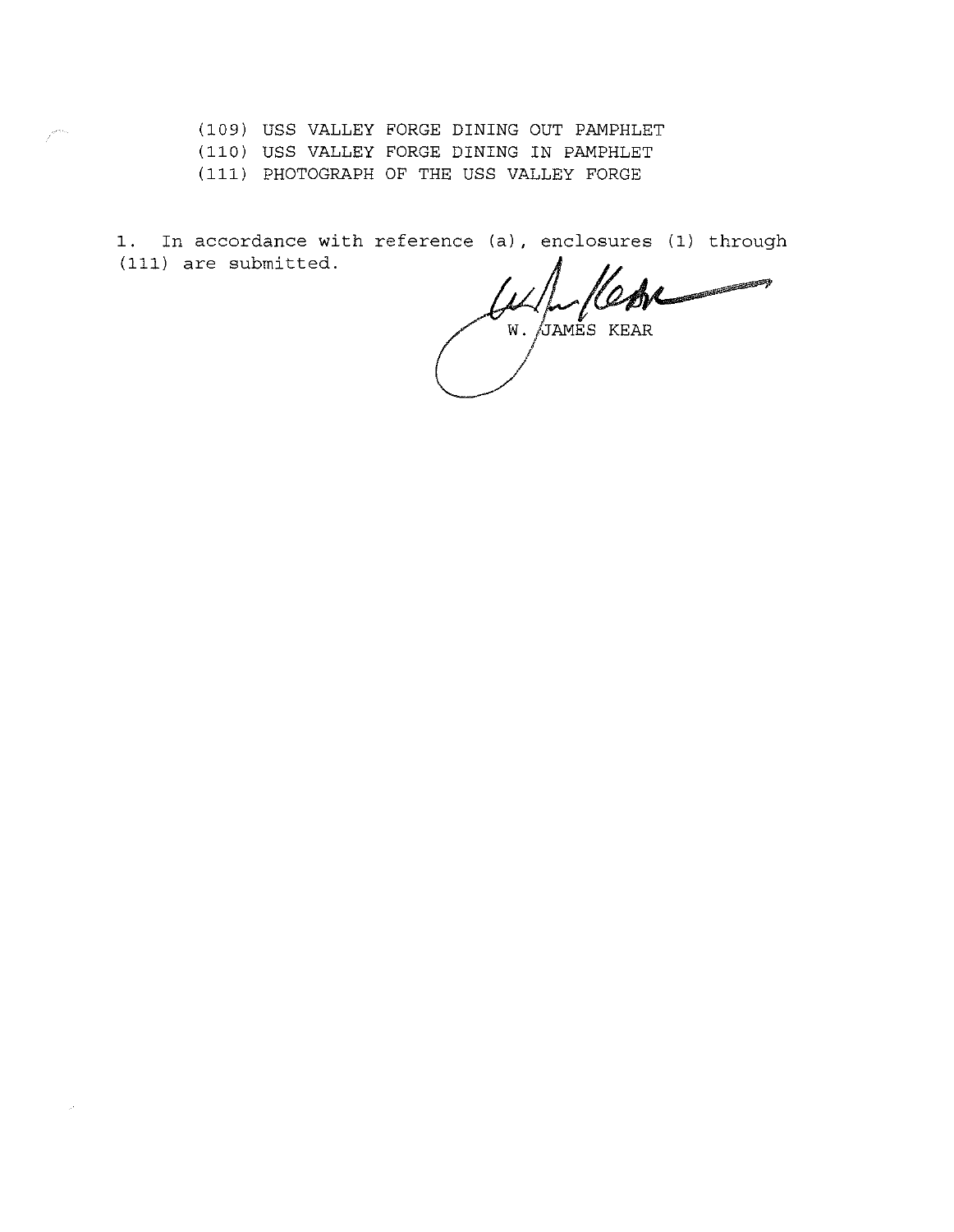## **USS VALLEY FORGE 1996 CHRONOLOGY OF EVENTS**

|        | JAN 01-15 | - INPORT SAN DIEGO                                              |
|--------|-----------|-----------------------------------------------------------------|
|        |           | JAN 01-07 - COMPLETE HOLIDAY LEAVE AND UPKEEP                   |
|        |           | JAN 01-05 - CORROSION CONTROL AVAILABILITY                      |
|        | JAN 08-12 | - AEGIS TRAINING SUPPORT GROUP (ATSG) TRAINING                  |
|        |           | SUPERVISOR COURSE                                               |
|        |           | - AVIATION SHIP INSPECTION FOR READINESS (ASIR)                 |
|        | JAN 09    | - SURFACE RESCUE TEAM TRAINER                                   |
| JAN 10 |           | - AVIATION ASSIST VISIT (AAV)                                   |
|        |           | JAN 12-14 - EMBARK SEA CADETS FOR FAMILIARIZATION               |
|        | JAN 16-18 | - UNDERWAY SOUTHERN CALIFORNIA                                  |
|        |           | - DAYTIME LANDING QUALIFICATIONS (DLQ'S) WITH HS-6              |
|        |           | - EMBARK SCIENTISTS TO SEA                                      |
|        | JAN 18    | - USS VALLEY FORGE'S TENTH BIRTHDAY                             |
|        |           | JAN 19-31 - INPORT SAN DIEGO                                    |
|        |           | JAN 20-21 - EMBARK SEA CADETS FOR FAMILIARIZATION               |
|        |           | - LOGISTICS MANAGEMENT ASSESSMENT (LMA) ASSIST                  |
|        |           | VISIT                                                           |
|        | JAN 23-24 | - MEDICAL QUALITY ASSURANCE VISIT                               |
| JAN 24 |           | - SAFETY STAND DOWN                                             |
|        |           | JAN 29-FEB 02 - COMMAND ASSESSMENT READINESS FOR TRAINING (CART |
|        |           | IIA)                                                            |
| FEB 05 |           | - MK 38 25MM GUN INSTALLATION                                   |
|        | FEB 05-23 | - INTERMEDIATE MAINTENANCE AVAILABILITY (IMAV)                  |
|        |           | WITH SHORE INTERMEDIATE MAINTENANCE ACTIVITY                    |
|        |           | (SIMA) SAN DIEGO                                                |
|        | FEB 05-09 | - NAVAL GUNFIRE SUPPORT (NGFS) TEAM TRAINER                     |
|        |           | - HULL CLEANING                                                 |
| FEB 07 |           | - AVIATION READINESS (ARE) VISIT                                |
|        |           | FEB 10-11 - EMBARK SEA CADETS FOR FAMILIARIZATION               |
| FEB 12 |           | - UNDERWAY ENROUTE SEAL BEACH CA                                |
|        |           | FEB 12-16 - INDUSTRIAL HEALTH SURVEY                            |
|        |           | - HEARING CONSERVATION SURVEY                                   |
|        | FEB 13-15 | - INPORT SEAL BEACH CA                                          |
|        | FEB 13-14 | - AMMUNITION ONLOAD SEAL BEACH CA                               |
|        | FEB 15-16 | - UNDERWAY ENROUTE SAN DIEGO                                    |
|        | FEB 16-25 | - INPORT SAN DIEGO                                              |
|        | FEB 17    | - EMBARK SEA CADETS FOR TRAINING                                |
|        | FEB 20-23 | - TAILORED SHIP'S TRAINING AVAILABILITY (TSTA I)                |
|        |           | <b>INPORT</b>                                                   |
|        |           | - CRUISE MISSILE TEAM QUALIFICATION (CMTQ) TEAM                 |
|        |           | TRAINING                                                        |

 $\mathcal{N}_{\text{max}}$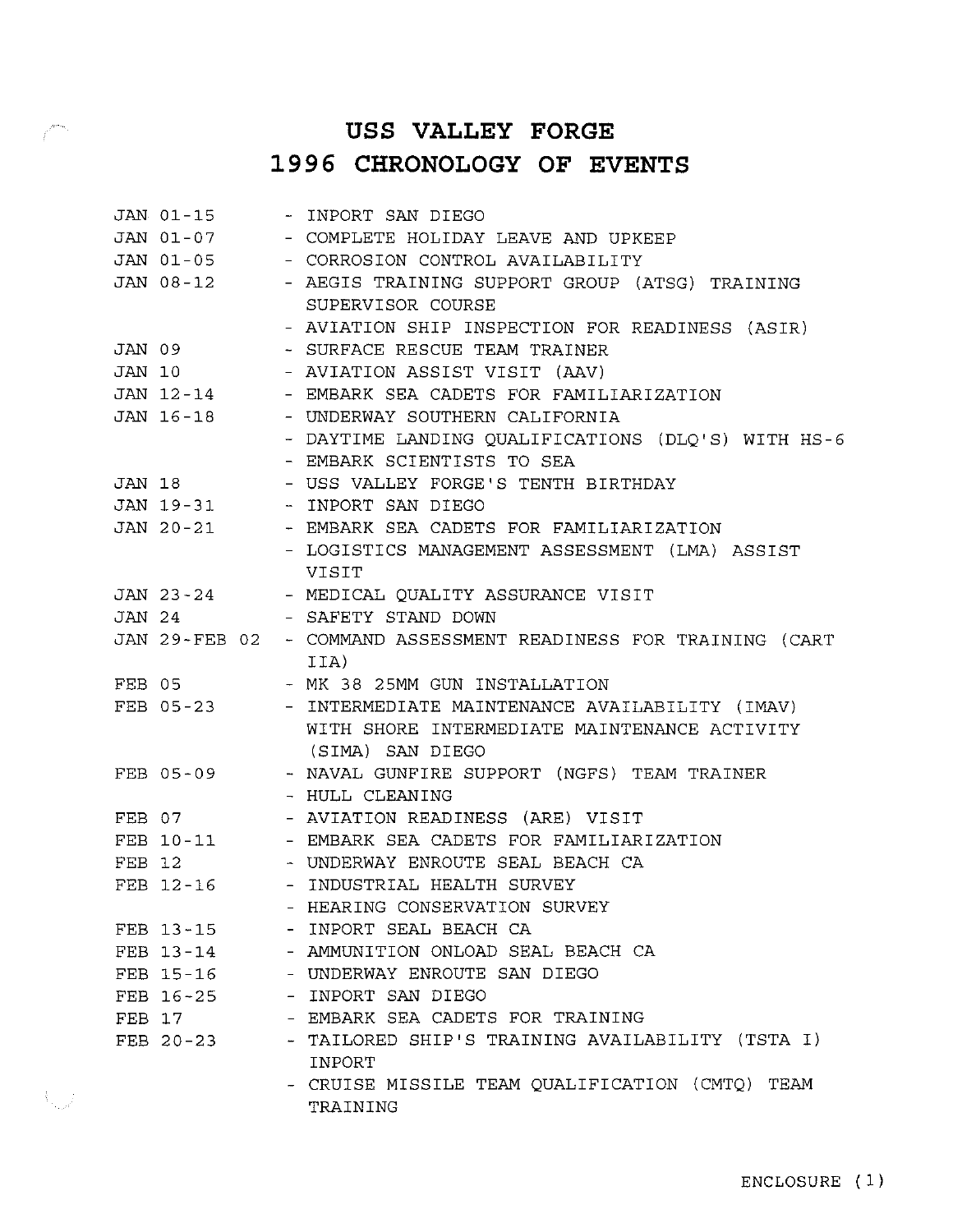|               |               |  | - AEGIS TRAINING SUPPORT GROUP (ATSG) ELECTRONIC                                 |
|---------------|---------------|--|----------------------------------------------------------------------------------|
|               |               |  | WARFARE/COMBAT INFORMATION CENTER TEAM TRAINING                                  |
|               | $FEB$ 22      |  | - MEDICAL TYPE COMMANDER ASSIST VISIT                                            |
|               | FEB 22-23     |  | - DOCKSIDE UNDERWAY REPLENISHMENT SIMULATION (DUS)<br>TRAINER                    |
| FEB 23        |               |  | - SURFACE SHIP RADIATED NOISE MEASUREMENT (SSRNM)                                |
|               |               |  | RANGE BRIEF                                                                      |
|               | FEB 26-MAR 01 |  | - TAILORED SHIP'S TRAINING AVAILABILITY (TSTA I)<br>UNDERWAY SOUTHERN CALIFORNIA |
| FEB 26        |               |  | - UNDERWAY SOUTHERN CALIFORNIA                                                   |
|               | FEB 26-27     |  | - DAYTIME LANDING QUALIFICATIONS (DLQ) READY DECK                                |
|               | FEB 28-29     |  | - NAVAL GUNFIRE SUPPORT FIREX II SPOTTER SERVICES                                |
|               | MAR 02-04     |  | - INPORT SAN DIEGO                                                               |
|               | MAR 04-08     |  | - AEGIS TRAINING SUPPORT GROUP (ATSG) RSC                                        |
|               |               |  | <b>ENHANCEMENT</b>                                                               |
|               |               |  | - 3M ASSIST VISIT                                                                |
|               | MAR 05-06     |  | - TAILORED SHIP'S TRAINING AVAILABILITY (TSTA I)                                 |
|               |               |  | UNDERWAY SOUTHERN CALIFORNIA                                                     |
|               |               |  | MAR 06-26 - INPORT SAN DIEGO                                                     |
|               | MAR 11-15     |  | - TAILORED SHIP'S TRAINING AVAILABILITY (TSTA I)                                 |
|               |               |  | INPORT                                                                           |
|               | MAR 25-27     |  | - AEGIS BASELINE 1.4.3 COMPUTER SYSTEM UPGRADE                                   |
|               | MAR 25-APR 12 |  | - IMAV SIMA SAN DIEGO AVAILABILITY                                               |
| MAR 26        |               |  | - MEDICAL QUALITY ASSURANCE VISIT                                                |
|               |               |  | - USS VALLEY FORGE WARDROOM DINING OUT                                           |
|               | MAR 27        |  | - UNDERWAY SOUTHERN CALIFORNIA                                                   |
|               | MAR 28-APR 14 |  | - INPORT SAN DIEGO                                                               |
| <b>MAR 29</b> |               |  | - CHANGE OF COMMAND CEREMONY                                                     |
|               |               |  | CDR W. JAMES KEAR RELIEVED CAPT R. JAMES ABBOTT                                  |
|               |               |  | IMMEDIATE SUPERIOR IN COMMAND SHIFTS FROM                                        |
|               |               |  | COMMANDER, CRUISER-DESTROYER GROUP ONE TO                                        |
|               |               |  | COMMANDER, DESTROYER SQUADRON TWENTY-ONE                                         |
|               | APR 01-05     |  | - SHIPBOARD EXPLOSIVES SAFETY INSPECTION                                         |
|               |               |  | - LOGISTICS ASSESSMENT TRAINING REVIEW                                           |
|               |               |  | - HARPOON LAUNCHER TEAM TRAINER                                                  |
|               | APR 08-12     |  | - TAILORED SHIP'S TRAINING AVAILABILITY (TSTA II)                                |
|               |               |  | INPORT                                                                           |
| APR 10        |               |  | - SHIPHANDLING SIMULATOR TRAINING                                                |
|               | APR 10-11     |  | - CRUISE MISSILE TEAM OUALIFICATION                                              |
|               | APR 15-19     |  | - UNDERWAY SOUTHERN CALIFORNIA                                                   |
|               |               |  | - TAILORED SHIP'S TRAINING AVAILABILITY (TSTA II)                                |
|               |               |  | UNDERWAY                                                                         |
|               |               |  | - AEGIS TRAINING SUPPORT GROUP (ATSG) COMBAT                                     |
|               |               |  | SYSTEMS OPERATIONAL SEQUENCING SYSTEM (CSOSS)                                    |
|               |               |  | PHASE II, COMBAT SYSTEM TEAM TRAINING (CSTT)                                     |

 $\hat{t}^{\text{mean}}$ 

 $\left\langle \left\langle \right\rangle _{a_{\text{max}}}\rho^{a_{\text{max}}},\right\rangle _{a_{\text{max}}},$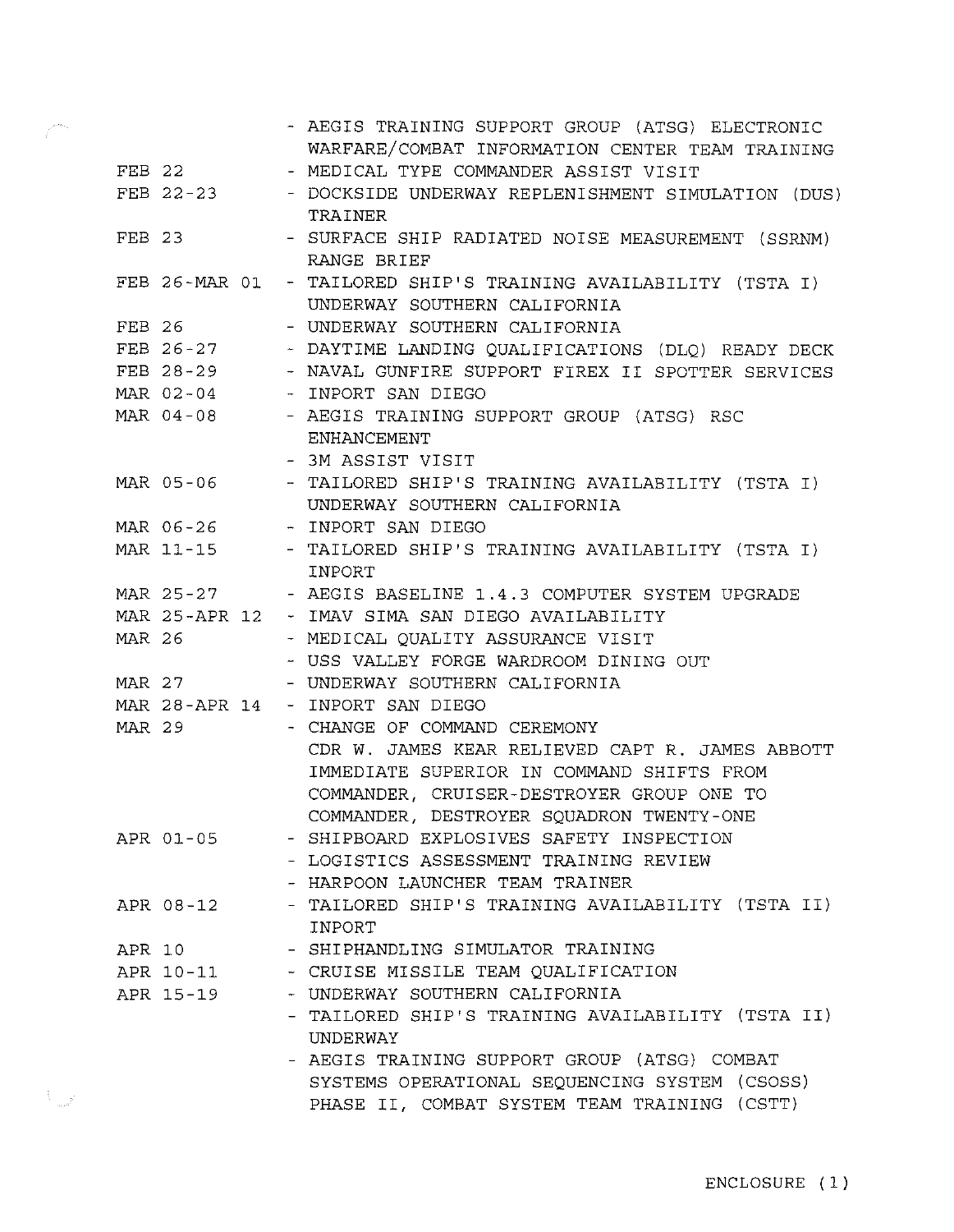|        |               |  | APR 20-21 - INPORT SAN DIEGO                       |
|--------|---------------|--|----------------------------------------------------|
|        |               |  | APR 22-25 - ATSG LINK TEAM TRAINER                 |
|        | APR 24        |  | - SURFACE SHIP RADIATED NOISE MEASUREMENT RANGE,   |
|        |               |  | SAN CLEMENTE COASTLINE                             |
|        | APR 26-28     |  | - INPORT SAN DIEGO                                 |
|        |               |  | APR 29-MAY 03 - UNDERWAY SOUTHERN CALIFORNIA       |
|        |               |  | - TAILORED SHIP'S TRAINING AVAILABILITY (TSTA II)  |
|        |               |  | UNDERWAY                                           |
|        |               |  | - EMBARK HSL 47, DET 7; SABERHAWK 60/68            |
|        | MAY 01        |  | - SM II/BLK II MISSILE SHOOT - USS VALLEY FORGE,   |
|        |               |  | USS FITZGERALD, USS SIDES                          |
|        | MAY 04-14     |  | - INPORT SAN DIEGO                                 |
|        |               |  | MAY 06-08 - RADAR NAVIGATION TEAM TRAINER          |
|        |               |  | MAY 06-10 - INCLINE TRIALS                         |
|        |               |  | MAY 06-17 - COMBAT SYSTEMS READINESS REVIEW (CSRR) |
|        |               |  | - IMAV SIMA SAN DIEGO                              |
| MAY 15 |               |  | - UNDERWAY SOUTHERN CALIFORNIA FOR CSRR            |
|        |               |  | MAY 16-21 - INPORT SAN DIEGO                       |
|        | MAY 22-23     |  | - TAILORED SHIP'S TRAINING AVAILABILITY (TSTA II)  |
|        |               |  | UNDERWAY                                           |
|        |               |  | - ENGINEERING CERTIFICATION                        |
|        |               |  | MAY 24-JUN 02 - INPORT SAN DIEGO                   |
|        | MAY 27-JUN 21 |  | - PACTRAMID I - EMBARK TWO FIRST CLASS MIDSHIPMEN, |
|        |               |  | FOUR SECOND CLASS MIDSHIPMEN                       |
|        | JUN 03-07     |  | - UNDERWAY SOUTHERN CALIFORNIA                     |
|        |               |  | - TAILORED SHIP'S TRAINING AVAILABILITY (TSTA III) |
|        |               |  | UNDERWAY                                           |
|        |               |  | - INTEGRATED TRAINING TEAM (ITT) SOUTHERN          |
|        |               |  | CALIFORNIA                                         |
|        |               |  | JUN 08-10 - INPORT SAN DIEGO                       |
|        | JUN 11-13     |  | - UNDERWAY SOUTHERN CALIFORNIA                     |
|        |               |  | FINAL EVALUATION PHASE (FEP)                       |
|        | $JUN$ 14-23   |  | - INPORT SAN DIEGO                                 |
|        |               |  | - IMAV SIMA SAN DIEGO                              |
|        | JUN 17-19     |  | - HULL CLEANING                                    |
|        | JUN 18-20     |  | - MIDDLE EAST FORCE EXERCISE                       |
|        |               |  | - MEFEX 96-3 PHASE I                               |
|        |               |  | - INDUSTRIAL HYGIENE SURVEY                        |
|        | JUN 24-28     |  | - UNDERWAY SOUTHERN CALIFORNIA                     |
|        |               |  | - MEFEX PHASE II                                   |
|        |               |  | - EMBARK COMDESRON 21                              |
|        |               |  | - PMTC CDS-21 MEFEX 96-3                           |
|        | JUN 29-JUL 07 |  | - INPORT SAN DIEGO                                 |
|        | JUL 01-05     |  | - LOGISTICS MANAGEMENT ASSESSMENT (LMA)            |
|        | JUL 02-10     |  | - PMT ASSIST                                       |

 $\hat{\epsilon}^{\text{center}}$ 

 $\left\langle \right\rangle _{sym^{2}}$  .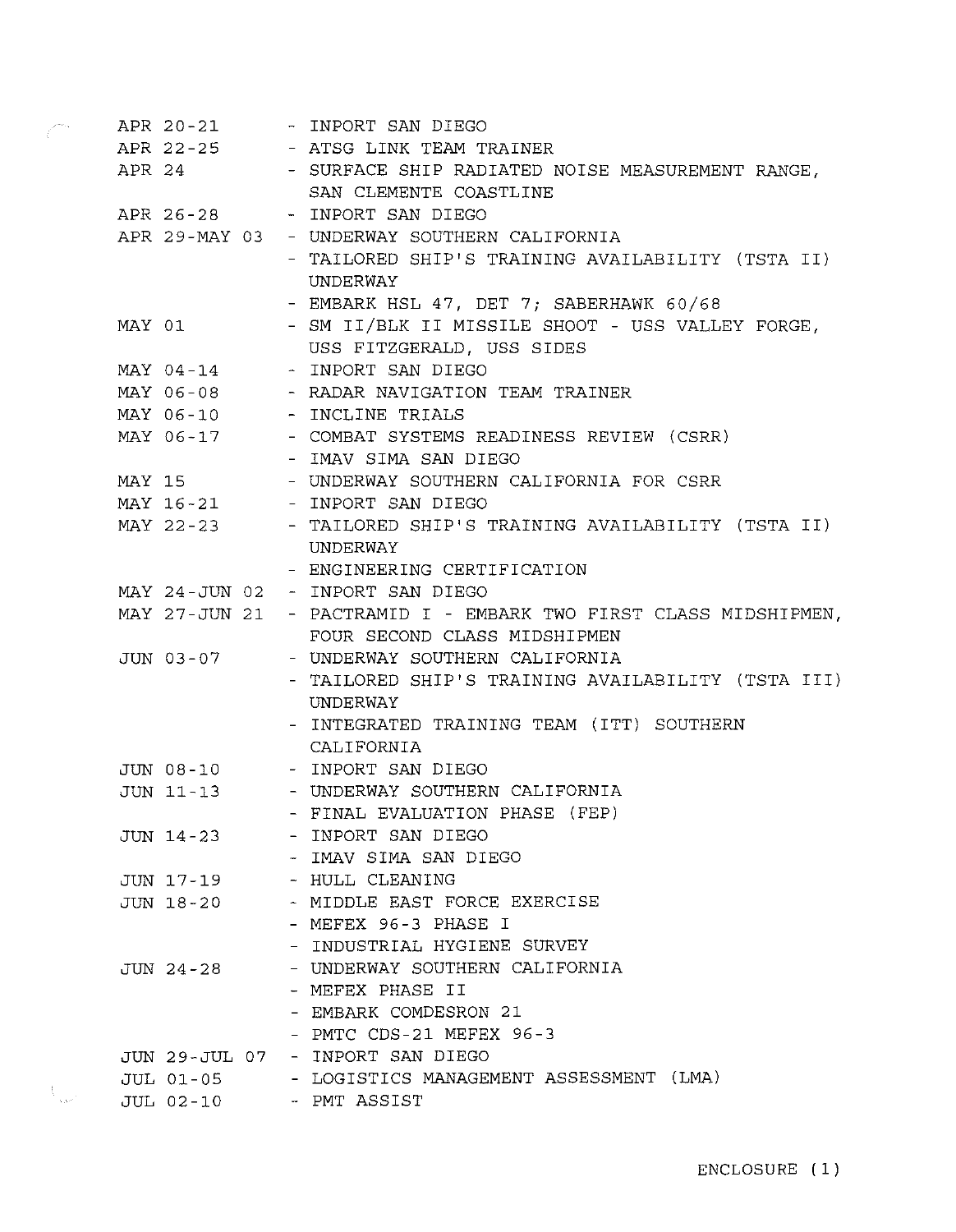| JUL 08 |           | - UNDERWAY SOUTHERN CALIFORNIA                              |
|--------|-----------|-------------------------------------------------------------|
|        |           | - GUEST CRUISE '96                                          |
|        |           | JUL 09-AUG 07 - INPORT SAN DIEGO                            |
|        |           | JUL 09-AUG 12 - IMAV SIMA SAN DIEGO                         |
|        |           | JUL 11-AUG 06 - PRE-OVERSEAS MOVEMENT STAND DOWN            |
|        |           | JUL 18-19 - MEDICAL READINESS EXAM                          |
|        |           | JUL 19 - SHIP SIMULATOR TRAINING                            |
|        |           | AUG 01 - SHIP SIMULATOR TRAINING                            |
|        | AUG 08    | - UNDERWAY SOUTHERN CALIFORNIA                              |
|        |           | - SEA TRIALS                                                |
|        |           | AUG 09-11 - INPORT SAN DIEGO                                |
|        |           | AUG 12-17 - UNDERWAY, WESTERN PACIFIC/ARABIAN GULF          |
|        |           | DEPLOYMENT 96-97                                            |
|        |           | - MEFEX 96-3 PHASE III                                      |
|        |           | - ENROUTE PEARL HARBOR ICW USS JARRETT, USCGC<br>MORGENTHAU |
|        |           | AUG 12-17 - EMBARK COMDESRON TWENTY ONE                     |
|        |           | - PMT                                                       |
|        | AUG 17    | - UNDERWAY REPLENISHMENT WITH USS CIMARRON                  |
|        |           | AUG 18-19 - INPORT PEARL HARBOR                             |
|        |           | - PACTRAMID III; EMBARK ONE FIRST CLASS                     |
|        |           | MIDSHIPMAN, ONE SECOND CLASS MIDSHIPMAN                     |
|        |           | AUG 20-SEP 02 - UNDERWAY, ENROUTE MANILA, REPUBLIC OF THE   |
|        |           | PHILIPPINES                                                 |
| AUG 24 |           | - MEDEVAC BY SABERHAWK 68 OF USCGC MORGENTHAU               |
|        |           | CREWMEMBER TO WAKE ISLAND                                   |
|        | AUG 26    | - CHOP TO SEVENTH FLEET                                     |
|        |           | - UNDERWAY REPLENISHMENT WITH USNS YUKON                    |
|        |           | AUG 31 - UNDERWAY REPLENISHMENT WITH USNS YUKON             |
|        | SEP 01    | - TRANSIT THE SAN BERNADINO STRAITS                         |
|        |           | SEP 02-06 - ANCHORED, MANILA BAY, REPUBLIC OF THE           |
|        |           | PHILIPPINES                                                 |
|        | SEP 07-10 | - UNDERWAY, ENROUTE SINGAPORE                               |
|        | SEP 08    | - PASSEX WITH PHILIPPINE NAVY                               |
|        | SEP 11-15 | - INPORT SINGAPORE                                          |
|        |           | - MAINTENANCE UPKEEP, SEMBAWANG TERMINAL                    |
|        | SEP 16-25 | - UNDERWAY ENROUTE ARABIAN GULF                             |
|        |           | - RENDEZVOUS WITH USS OBRIEN, MIDDLE EAST FORCE             |
|        |           | SURFACE ACTION GROUP 96-3 FORMATION COMPLETE                |
|        | SEP 16    | - TRANSIT THE STRAITS OF MALACCA                            |
|        | SEP 18    | - RENDEZVOUS WITH USS JARRETT, USS OBRIEN                   |
|        |           | - UNDERWAY REPLENISHMENT WITH USNS PECOS                    |
|        | SEP 22    | - CHOP TO FIFTHFLT                                          |
|        | $SEP$ 23  | - UNDERWAY REPLENISHMENT WITH USS SUPPLY                    |
|        | SEP 24    | - TRANSIT THE STRAITS OF HORMUZ                             |

 $\hat{\vec{r}}^{j}$ 

 $V_{\rm gal}$  .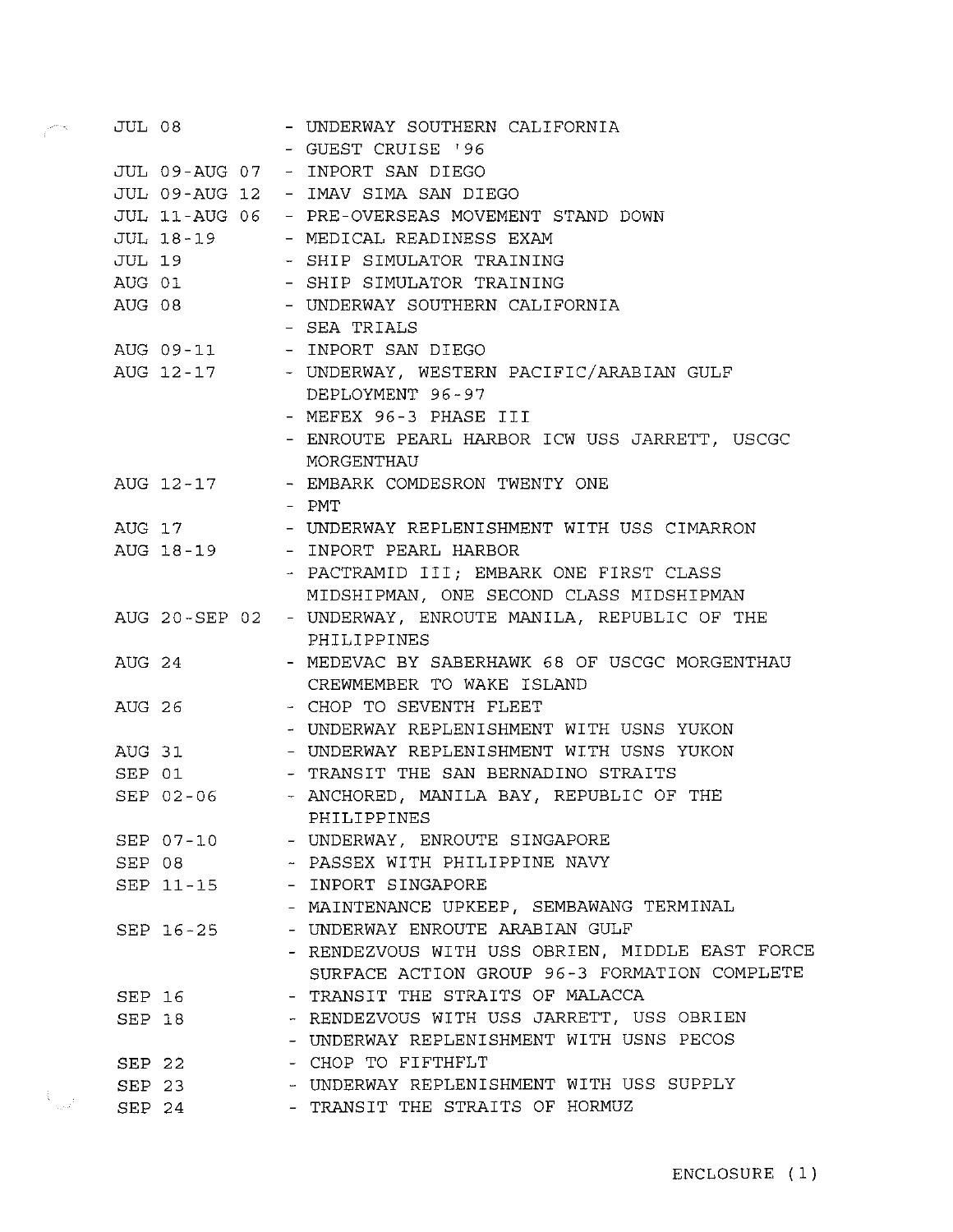|                                                                                                                                                                                                                                                                                              | SEP 25    | - UNDERWAY REPLENISHMENT WITH USNS NIAGARA FALLS                                                    |
|----------------------------------------------------------------------------------------------------------------------------------------------------------------------------------------------------------------------------------------------------------------------------------------------|-----------|-----------------------------------------------------------------------------------------------------|
|                                                                                                                                                                                                                                                                                              |           | SEP 26-27 - AT ANCHOR, SITRAH ANCHORAGE, BAHRAIN                                                    |
|                                                                                                                                                                                                                                                                                              |           | SEP 28-30 - UNDERWAY W/USS ENTERPRISE-CENTRAL ARABIAN GULF                                          |
|                                                                                                                                                                                                                                                                                              | SEP 28    | - UNDERWAY REPLENISHMENT WITH USNS TIPPECANOE                                                       |
|                                                                                                                                                                                                                                                                                              | OCT 01-05 | - AT ANCHOR, SITRAH ANCHORAGE, BAHRAIN                                                              |
|                                                                                                                                                                                                                                                                                              | OCT 06-18 | - MARITIME PRE-POSITIONING SHIP PROTECTION                                                          |
|                                                                                                                                                                                                                                                                                              |           | OPERATIONS, M/V PHILLIPS                                                                            |
|                                                                                                                                                                                                                                                                                              |           | - PLANE GUARD FOR USS ENTERPRISE                                                                    |
|                                                                                                                                                                                                                                                                                              |           | - SEARCH FOR M/V NAOMI                                                                              |
|                                                                                                                                                                                                                                                                                              |           | - KANGAN GAS FIELD PATROL                                                                           |
|                                                                                                                                                                                                                                                                                              | OCT 11    | - UNDERWAY REPLENISHMENT WITH USNS NIAGARA FALLS                                                    |
|                                                                                                                                                                                                                                                                                              |           | - UNDERWAY REPLENISHMENT WITH USS SUPPLY                                                            |
|                                                                                                                                                                                                                                                                                              | OCT 18    | - CROSSDECK JUNIOR OFFICERS TO USNS PECOS                                                           |
|                                                                                                                                                                                                                                                                                              |           | - UNDERWAY REPLENISHMENT WITH USNS PECOS                                                            |
|                                                                                                                                                                                                                                                                                              | OCT 19-23 | - AT ANCHOR, SITRAH ANCHORAGE, BAHRAIN                                                              |
|                                                                                                                                                                                                                                                                                              |           | OCT 24-NOV 11 - UNDERWAY, NORTH ARABIAN GULF OPERATIONS                                             |
|                                                                                                                                                                                                                                                                                              |           | - INTERCEPT OPERATIONS-NAG                                                                          |
|                                                                                                                                                                                                                                                                                              |           | - KANGAN GAS FIELD PATROL-CAG                                                                       |
|                                                                                                                                                                                                                                                                                              | OCT 25    | - SH-60B, RED LION 614, FROM USS ENTERPRISE,                                                        |
|                                                                                                                                                                                                                                                                                              |           | LOST AT SEA; USS JARRETT SAR COMMANDER                                                              |
|                                                                                                                                                                                                                                                                                              |           | OCT 26 - UNDERWAY REPLENISHMENT WITH USNS PECOS                                                     |
|                                                                                                                                                                                                                                                                                              |           | OCT 28-29 - PLANE GUARD USS ENTERPRISE                                                              |
|                                                                                                                                                                                                                                                                                              | OCT 30    | - USS VALLEY FORGE ASSUMED DUTIES OF SAR COMMANDER                                                  |
|                                                                                                                                                                                                                                                                                              |           | - LAST BODY RECOVERED FROM WRECKAGE OF RED LION                                                     |
|                                                                                                                                                                                                                                                                                              |           | 614                                                                                                 |
|                                                                                                                                                                                                                                                                                              |           | - CROSSDECK JUNIOR PERSONNEL WITH USS DEXTROUS                                                      |
|                                                                                                                                                                                                                                                                                              |           | OCT 31-NOV 07 - EMBARK COMDESRON FIFTY                                                              |
|                                                                                                                                                                                                                                                                                              | OCT 31    | - HALLOWEEN-HAUNTED RADAR ROOM                                                                      |
|                                                                                                                                                                                                                                                                                              | NOV 02    | - UNDERWAY REPLENISHMENT WITH USNS PECOS                                                            |
|                                                                                                                                                                                                                                                                                              | NOV 05    | - BOARDED, CLEARED M/V AL MARIA                                                                     |
|                                                                                                                                                                                                                                                                                              | NOV 06    | - BOARDED, CLEARED M/V SIDDIQI                                                                      |
|                                                                                                                                                                                                                                                                                              | NOV 07    | - UNDERWAY REPLENISHMENT WITH USS SUPPLY                                                            |
|                                                                                                                                                                                                                                                                                              | NOV 09    | - TRANSIT THE STRAITS OF HORMUZ                                                                     |
|                                                                                                                                                                                                                                                                                              | NOV 09-11 | - GULFEX 97-1, UNITS PARTICIPATING:                                                                 |
|                                                                                                                                                                                                                                                                                              |           | USS ENTERPRISE HMS BAYLEAF USS GETTYSBURG                                                           |
|                                                                                                                                                                                                                                                                                              |           | HMS OAKLEAF HMS INVINCIBLE HMS SHEFFIELD                                                            |
|                                                                                                                                                                                                                                                                                              |           | HMS EXETER HMS FORT GRANGE HMS EDINBURGH                                                            |
|                                                                                                                                                                                                                                                                                              |           | USS VALLEY FORGE<br>USS PITTSBURGH                                                                  |
|                                                                                                                                                                                                                                                                                              | NOV 11    | - TRANSIT THE STRAITS OF HORMUZ                                                                     |
|                                                                                                                                                                                                                                                                                              | $NOV$ 12  | - UNDERWAY REPLENISHMENT WITH USNS PECOS                                                            |
|                                                                                                                                                                                                                                                                                              |           | NOV 12-15 - PIERSIDE, BERTH NINE, MINA SALMAN, BAHRAIN                                              |
|                                                                                                                                                                                                                                                                                              |           | NOV 16-DEC 10 - UNDERWAY, INTERCEPT OPERATIONS NAG/CAG/SAG<br>- RECEIVED M/V MANATO FROM USS OBRIEN |
|                                                                                                                                                                                                                                                                                              | NOV 17    | - BOARDED M/V MANATO                                                                                |
| $\frac{1}{2} \int_{\mathbb{R}^3} \frac{1}{\sqrt{2}} \, \mathrm{d} \theta \, \mathrm{d} \theta = \frac{1}{2} \int_{\mathbb{R}^3} \frac{1}{\sqrt{2}} \, \mathrm{d} \theta \, \mathrm{d} \theta = \frac{1}{2} \int_{\mathbb{R}^3} \frac{1}{\sqrt{2}} \, \mathrm{d} \theta \, \mathrm{d} \theta$ |           | - BOARDED, DIVERTED M/V PORNIROO                                                                    |
|                                                                                                                                                                                                                                                                                              | NOV 21    |                                                                                                     |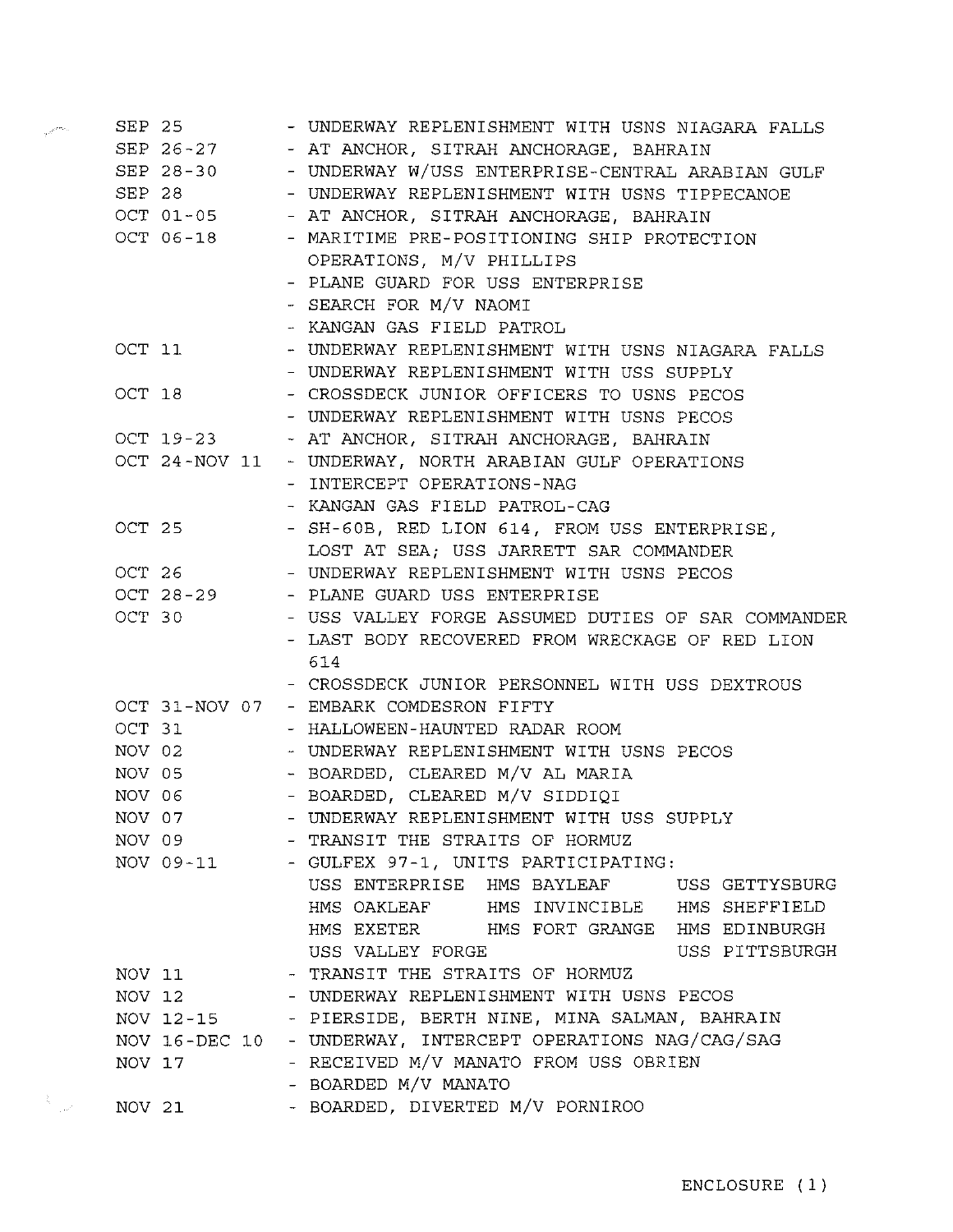|        |           | - UNDERWAY REPLENISHMENT WITH USNS SIRIUS           |
|--------|-----------|-----------------------------------------------------|
|        |           | - RECEIVED MAIL FROM USNS CATAWBA                   |
|        | NOV 26    | - TURNED OVER M/V MANATO TO UAE COAST GUARD         |
|        | $NOV$ 27  | - PROVIDED FRESH WATER M/V PORNIROO                 |
|        |           | NOV 28 - USS VALLEY FORGE FIRST ANNUAL TURKEY SHOOT |
|        | NOV 29    | - TURNED OVER M/V PORNIROO TO USS REID              |
|        | DEC 01    | - UNDERWAY REPLENISHMENT WITH USNS SIRIUS           |
|        | DEC 02    | - UNDERWAY REPLENSIHMENT WITH USNS PECOS            |
|        | DEC 05    | - BOARDED/DIVERTED M/V AL FAUIER 3                  |
|        | DEC 06    | - TURNED OVER M/V AL FAUIER 3 TO USS CUSHING        |
|        | DEC 07    | - UNDERWAY REPLENISHMENT WITH USNS PECOS            |
|        |           | - UNDERWAY REPLENISHMENT WITH USNS SIRIUS           |
|        | DEC 09    | - BOARDED, DIVERTED M/V NAWAF                       |
|        |           | - BOARDED, DIVERTED M/V TASOULIS K                  |
|        | DEC 10    | - TURNED OVER M/V TASOULIS K TO USS CUSHING         |
|        |           | - TURNED OVER M/V NAWAF TO USS CUSHING              |
|        |           | - UNDERWAY REPLENISHMENT WITH USNS PECOS            |
|        | DEC 11-20 | - INPORT, BERTH NINE, MINA SALMAN, BAHRAIN          |
|        |           | DEC 21-23 - UNDERWAY, ENROUTE MUSCAT, OMAN          |
|        |           | DEC 22 - TRANSIT THE STRAITS OF HORMUZ              |
|        |           | DEC 23-26 - INPORT, MUSCAT, OMAN                    |
| DEC 26 |           | - MEF 96-3 TURNOVER TO USS PAUL HAMILTON, MEF 97-1  |
|        |           | DEC 26-31 - UNDERWAY, ENROUTE BALI, INDONESIA       |
|        |           | DEC 28 - UNDERWAY REPLENISHMENT WITH USS RANIER     |
|        | DEC 31    | - CHOP TO SEVENTHFLT, NEW YEAR'S EVE DICK CLARKEX   |

and a manager

 $\bigcup_{i=1}^n \mathbb{Z}^d$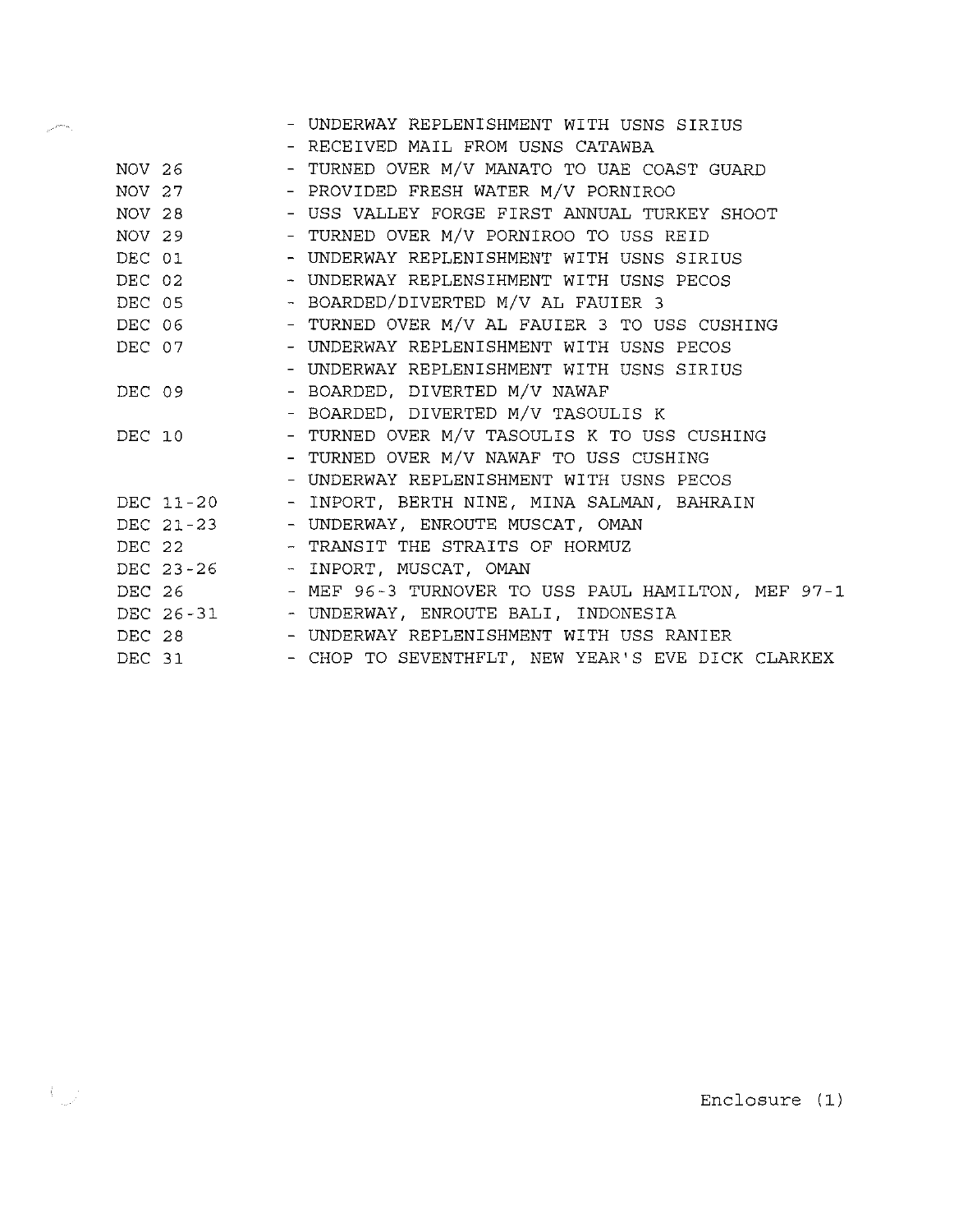## **USS VALLEY FORGE 1996 COMMAND COMPOSITION AND ORGANIZATION**

USS VALLEY FORGE (CG 50) was commissioned on 11 January 1986 as the fourth TICONDEROGA class AEGIS guided missile cruiser. VALLEY FORGE possesses a potent array of radars and weapons systems that when fully combined make her one of the deadliest warships to ever sail the sea. The cornerstone of these systems is the MK 7 AEGIS Weapons System. This multifaceted radar enables VALLEY FORGE to carry out her primary mission of Anti-Air Warfare and protection for all units in the carrier battle group.

During 1996, VALLEY FORGE was homeported in San Diego, CA. On March 29th CDR W. James Kear relieved CAPT R. James Abbott as Commanding Officer. While CAPT Abbott was in command, VALLEY FORGE was assigned to Commander, Cruiser Destroyer Group ONE, but shifted to Commander, Destroyer Squadron Twenty One, the Rampant Lions, in conjunction with change of command.

The Executive Officer who started out 1996, LCDR Eric J. Kasiski, was relieved on 06 May 1996 by LCDR David C. Hulse. The ship's company consisted of 28 officers and 354 enlisted, organized into six departments: Operations, Combat Systems, Weapons, Engineering, Supply, and Navigation/Administration.

The Combat Systems Department is comprised of the Electronics and Fire Control divisions, who operate, maintain and repair the ship's extensive complement of electronic equipment including radar and navigational electronics, communications equipment, computer and control equipment, and the calibration lab. They maintain the AEGIS Combat System, consisting of a phased array radar and highly advanced weapons control, information and display systems. Additionally, they maintain a Military Affiliated Radio Station (MARS).

Weapons Department is responsible for ensuring that VALLEY FORGE can track and prosecute any threat, be it from the air, surface, or sub-surface. Its three divisions; Undersea Warfare Division, the Gunnery Division, and the Missiles Division maintain and operate 5"/54 Cal guns, Surface Vessel Torpedo Tubes, Anti-submarine rockets, and Standard Missiles for air or surface engagement.

Engineering Department is comprised of the Main Propulsion Division, Electrical Division, the Auxiliaries Division, and Repair Division. The Engineers operate, maintain and repair a vast array of main propulsion and auxiliary equipment designed to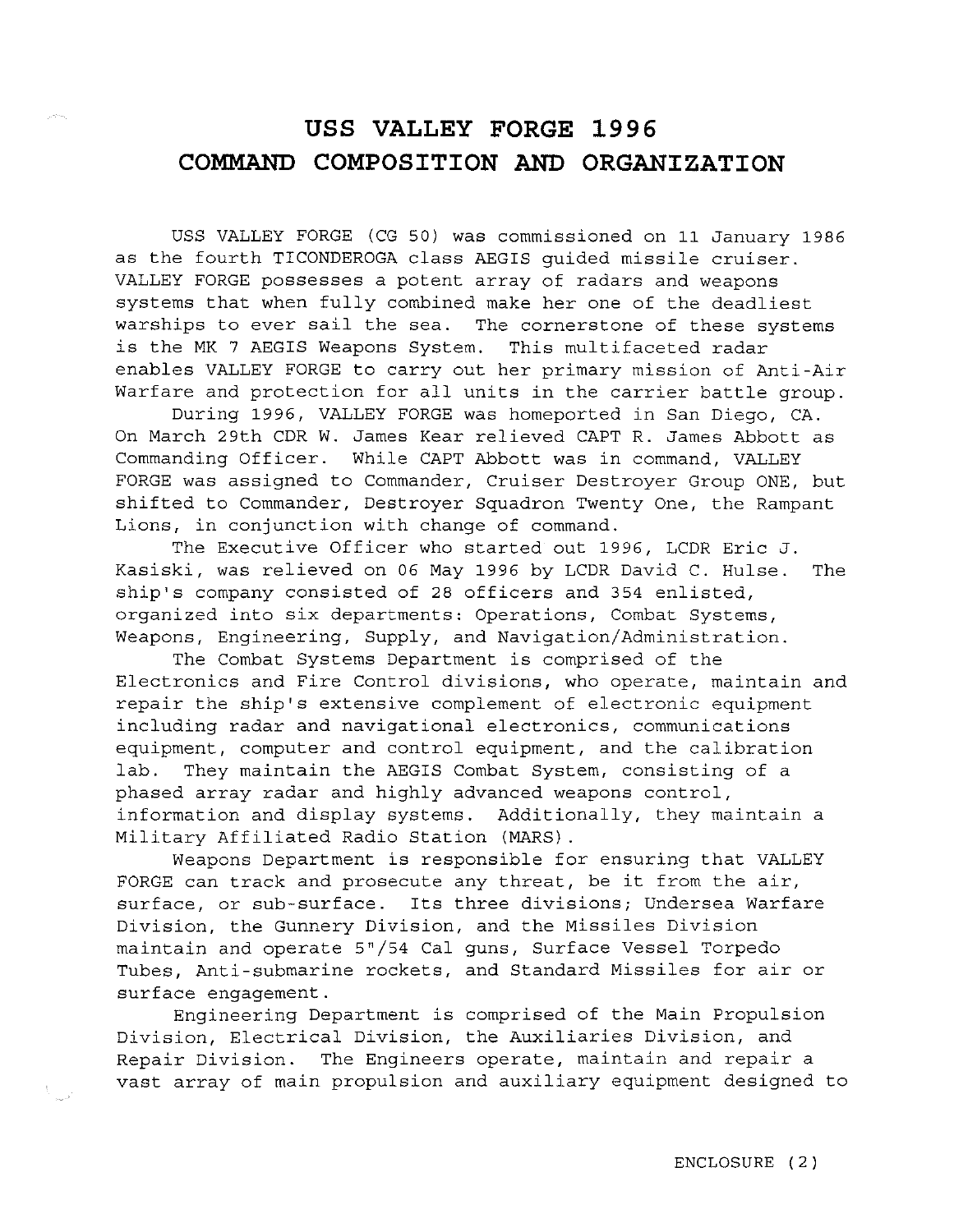provide the ship with all the propulsion, power, and support systems it needs to complete her mission.

The Supply Department has four division that ensure material, parts and supplies for repair and maintenance of our systems are on ready hand. They feed the crew, do their laundry, and cut their hair. Disbursing makes sure that we all get paid, and the ship's store provides the amenities that make life at sea bearable.

The Operations Department is comprised of four divisions and is the largest onboard. The variety of billets includes Communications, Electronic Warfare, Cryptology and Intelligence, and Deck evolutions to include small boat operations, underway replenishment, and aviation support.

The Navigation/Administrative Department is responsible for a wide array of functions, including the safe navigation of the ship, visual communications, all administrative support for the crew, medical services, Maintenance Coordination, the Master-at-Arms, and the Command Master Chief.

The Air Department, which embarks periodically for deployments and major exercises, consists of two SH-60B Light Airborne Multi-Purpose System (LAMPS) Mk III aircraft. The complement includes six officers and sixteen enlisted personnel to operate and maintain assigned aircraft.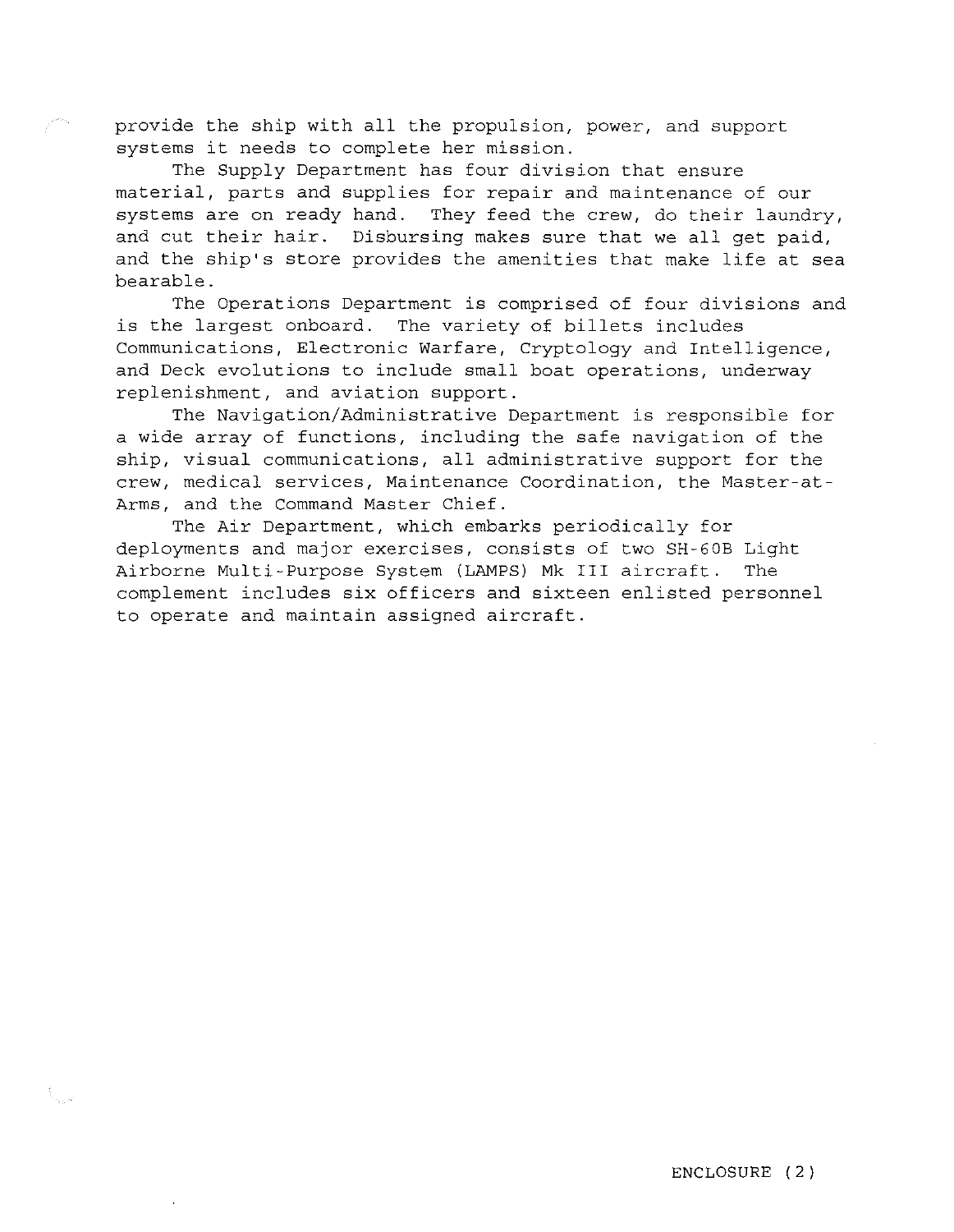## **USS VALLEY FORGE** (CG 50) **NARRATIVE SUMMARY**

1996 saw the swift transformation of VALLEY FORGE from a ship just completing a yard period to a forward deployed unit implementing the foreign policy of the United States. Beginning with the Aegis Training Support Group (ATSG) initial Training Supervisor Course on 08 January 1996, VALLEY FORGE commenced her intensive work-ups for her August deployment. The ship conducted her Aviation Ship Inspection for Readiness (ASIR) that second week of January. This inspection was the preliminary step in recertifying VALLEY FORGE'S flight deck for aviation operations. During this certification, the inspectors surveyed the flight deck, its associated helicopter control and recovery equipment, the Crash and Salvage Team equipment, and the personnel qualifications for those individuals assigned to the flight deck team.

Following the ASIR was the Aviation Assist Visit (AAV), designed to provide additional training in shipboard launch and recovery of aircraft. The assist team provides the crew with training in many areas, and provide specific recommendations for improvements. All of this was in preparation for initial Deck Landing Qualifications (DLQs) that were to take place the following week.

On the ninth of January, Deck Division was also involved with the Surface Rescue Team Trainer (SRTT) . This required VALLEY FORGE'S ready lifeboat, the RHIB (Rigid Hull Inflatable Boat), to be placed in the water and the crew's ability to maneuver for the recovery of an individual in the water was assessed. Inspectors also evaluated the rescue swimmer's skill in approaching someone who has fallen overboard, and rescuing a pilot that has become entangled in his parachute. The shipboard recovery gear, the J-bar davits on the fo'c'sle, and personnel qualifications are also inspected.

In support of the Navy's program to educate younger people with aspects of the Navy's mission and life aboard ship, VALLEY FORGE embarked Sea Cadets from the 12th to the 14th of January. The cadets are high school students who receive basic training and familiarization with the Navy's enlisted community. Upon graduation from high school, they may join the Navy and receive training credit for the time they have spent as Sea Cadets. VALLEY FORGE took this opportunity to integrate them fully into the crew by assigning running mates (E-4/E-5) . The running mates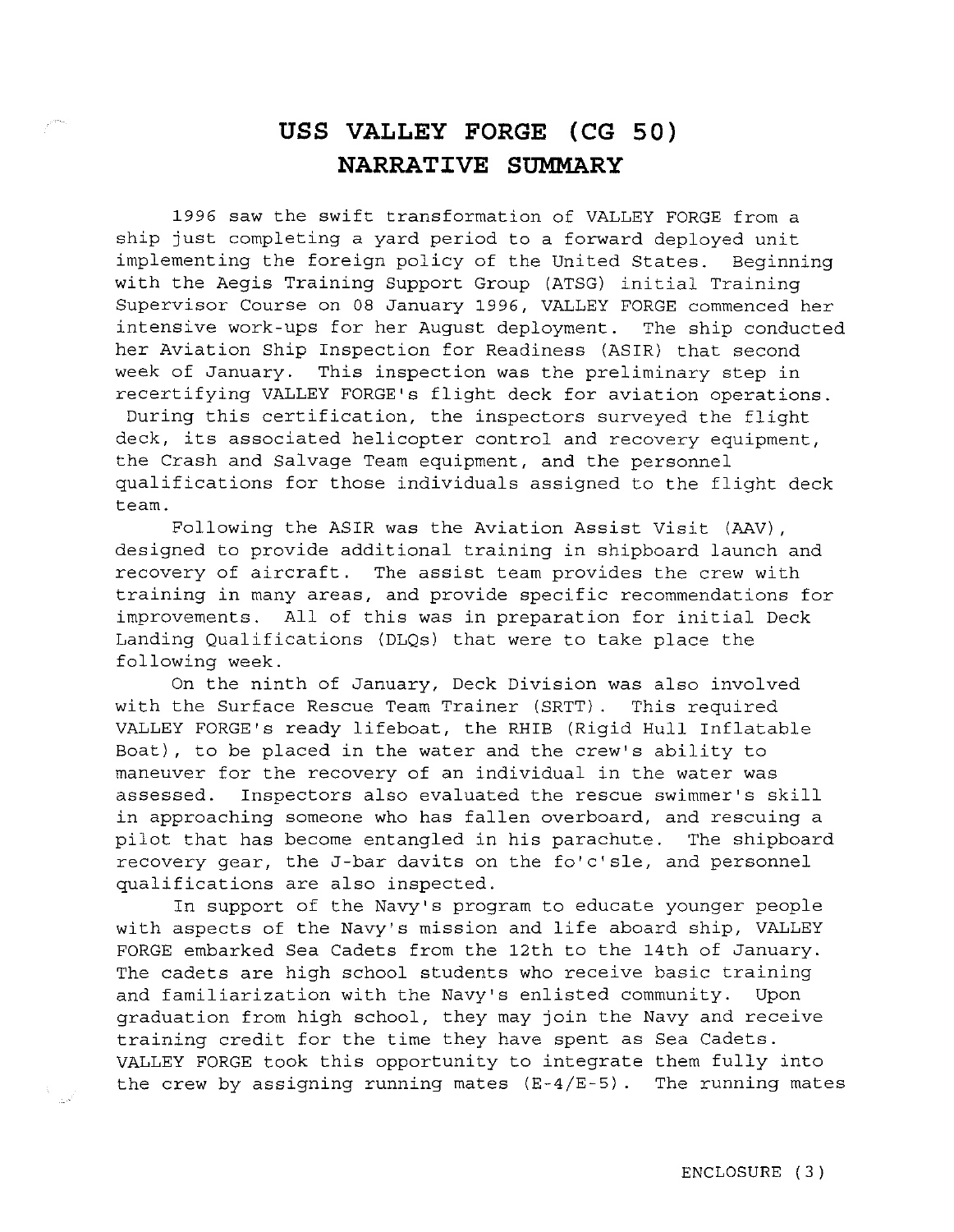introduced the cadets to daily shipboard life, and demonstrated the various jobs associated with operating a modern naval vessel.

From the 16th to the 18th, VALLEY FORGE was underway in the Southern California (SOCAL) operating area to conduct DLQs with HS-6, a helicopter squadron based at North Island Naval Air Station. This evolution afforded the crew a chance to put to practical use all the training that they had received the previous weeks. Not only did it aid in training the ship's crew, but it also afforded an excellent opportunity for the helicopter pilots and crew to practice landing on the deck of cruiser, rather than a the stable runway that they were accustomed to.

The following week, the 20th to 24th of January, VALLEY FORGE again was preparing for assist visits. The Supply Department was looking forward to a preliminary Logistics Management Assessment (LMA) Assist Visit. The LMA involves assessing the entire Supply Department's ability to meet the needs of the ship, ranging from providing repairable parts in the stock system to proper preparation of meals for the crew. Additionally, the LMA team inspects the ship's 3M Preventive Maintenance System to verify proper execution and recording of maintenance accomplished. The Assist provided extremely useful information for correcting discrepancies and preparing for the actual LMA scheduled for the first week of July.

The last week of January also saw the Medical Quality Assurance visit for the ship's Independent Duty Corpsman (IDC) This assist was designed to verify the condition of the Medical spaces and equipment as the first of several visits in preparation for the Medical Readiness Evaluation (MRE) scheduled for the third week of July. The ship's IDC was well prepared, and the visit served to point out minor flaws that were readily fixed.

The Command Assessment of Readiness for Training (CART) IIA commenced on the 29th of January. It involved the Afloat Training Group (ATG) coming onboard to conduct an administrative review of all training areas, and assess the level of each one. This procedure allows for the tailoring of subsequent training evolutions to the needs of the ship.

VALLEY FORGE remained inport to allow for the installation of the MK 38 25mm chain gun. This installation significantly enhanced the ship's capability to defeat smaller craft without having to rely on .50 cal machine guns or resorting to the 5"/54 main battery guns.

From 05-09 February, the ship's Naval Gunfire Support team was deeply involved in the team trainer. This trainer is

 $\omega^2$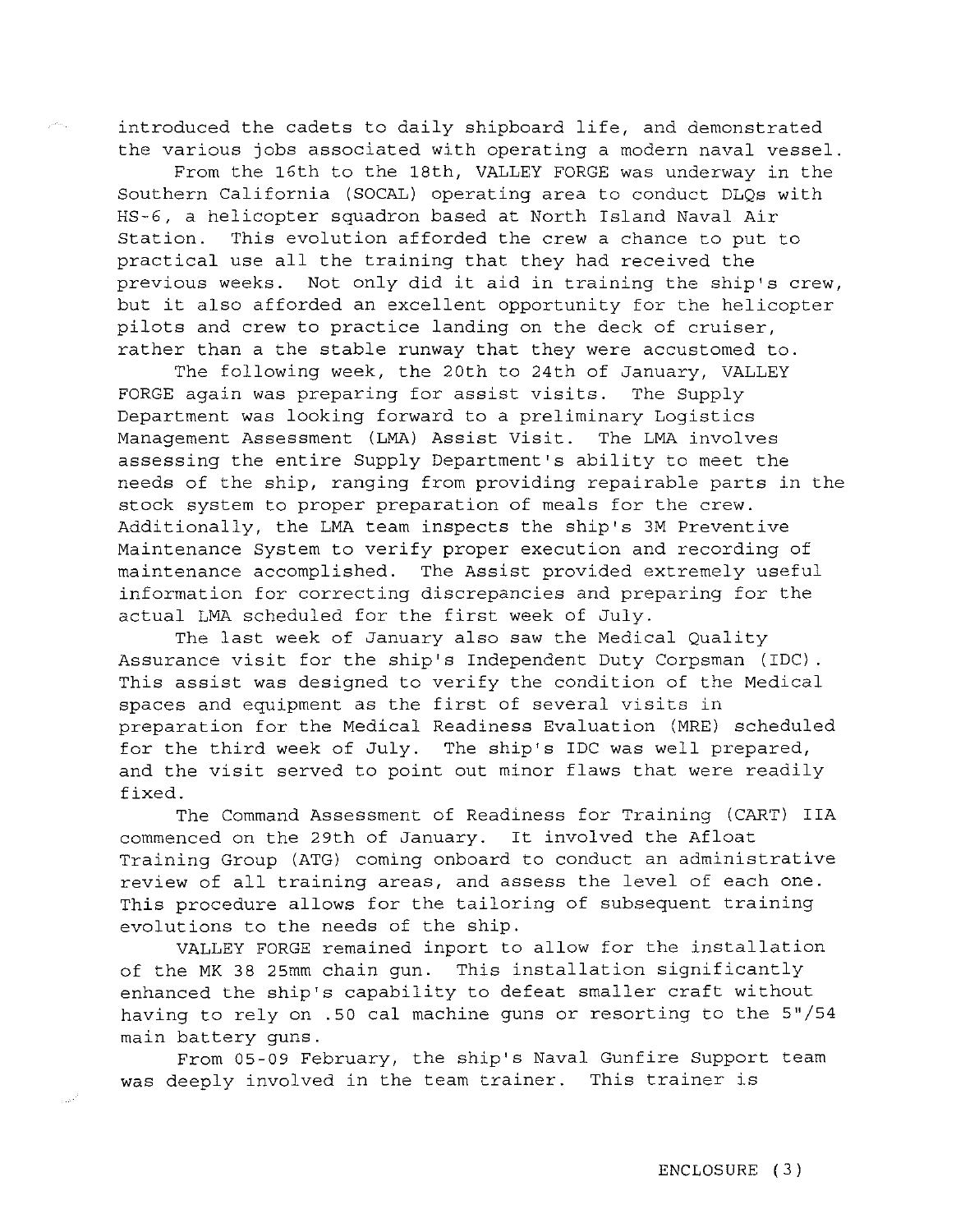designed to hone their skills in preparation for qualification firing during the last week of February.

The 7th of February was the date for the Aviation Readiness Evaluation (ARE). VALLEY FORGE's team was well prepared, and ensured that the material condition of spaces and equipment was top-notch. The ship's team smoothly passed this evolution and was certified for all flight deck operations.

During the third week of February, VALLEY FORGE conducted two surveys designed at improving the working conditions for all personnel onboard. The Industrial Health Survey inspects all working spaces for material condition, proper safety gear and equipment maintenance, and that training is being held for all hands concerning the safest way to conduct all evolutions. The Hearing Conservation Survey was not just an Engineering evolution, focusing on all areas of the ship to ensure that signs were posted and hearing protection available. Medical records were also reviewed to verify that all personnel were subject to entry level and annual hearing tests. The focus of both of these surveys was to ensure that the highest standards of safety were being maintained aboard VALLEY FORGE.

From the 13th to the 15th, VALLEY FORGE was moored at Seal Beach for an ammunition onload to restock all ammunition that had been removed for the yard period. This was a two day evolution that required all hands to load everything from small arms ammunition to standard missiles.

VALLEY FORGE then headed back to San Diego to continue the training cycle. The 20th through 23rd was devoted to a Tailored Ship's Training Availability (TSTA) I. The goal of TSTA I was to have ATGPAC personnel train the ship's Engineering, Combat Systems, Damage Control, and Seamanship Training Teams. These teams would then take the lead in preparing the crew for all upcoming evolutions and drills. The training teams were in their formative stages and received sound instruction in planning, briefing, executing and debriefing drills. The Commanding Officer was briefed daily on the status of training. Upon completion of this phase, VALLEY FORGE was recommended for TSTA II.

The cruise missile team training was aimed at preparing the ship's Combat Information Center and Weapon's Department personnel to maintain and operate the Harpoon anti-ship cruise missile system. From detailed equipment and administrative inspections to complex tactical scenarios, the ship was thoroughly prepared to conduct their own training in preparation for the final qualification.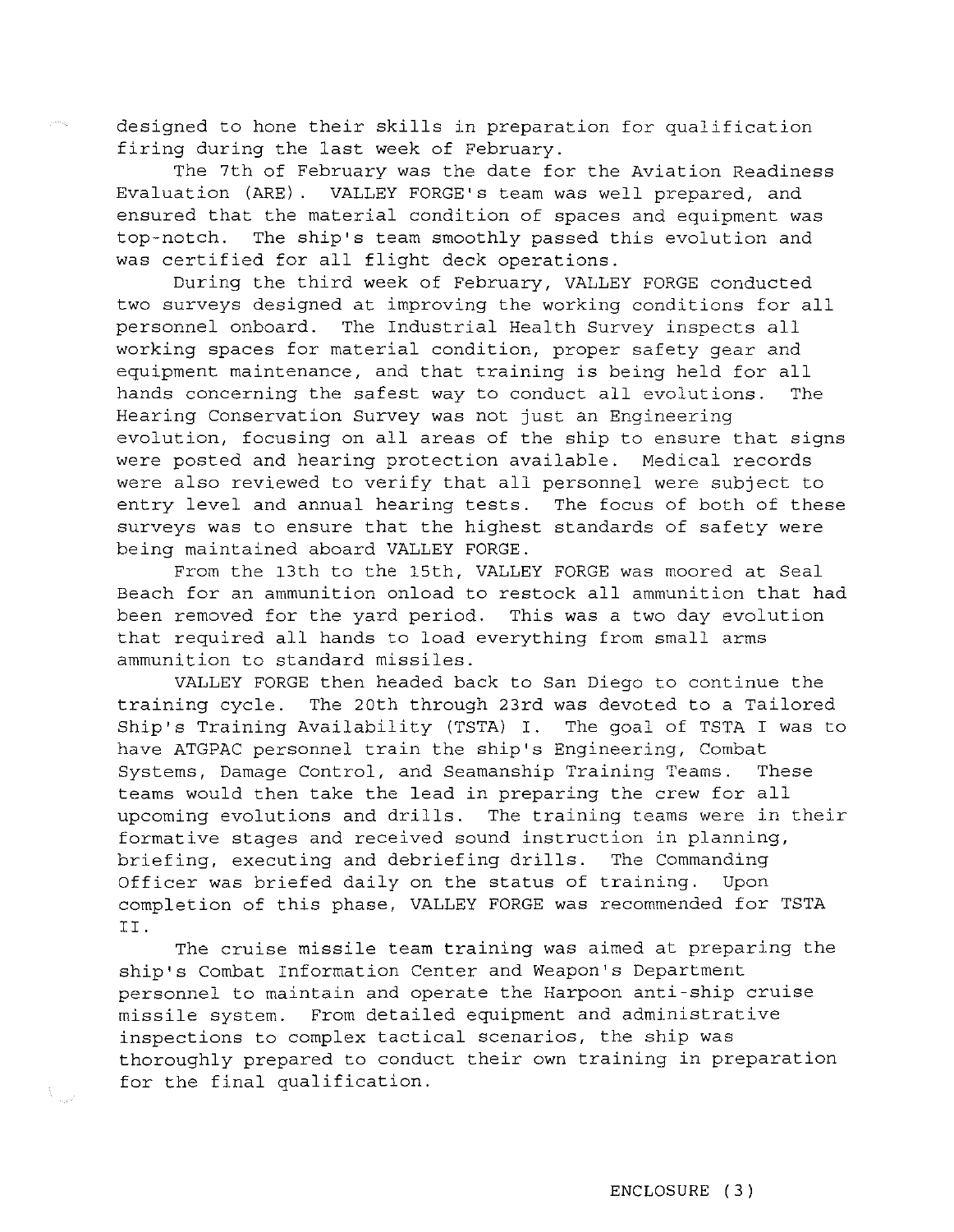The Surface Ship Radiated Noise Measurement (SSRNM) brief was held to brief the Commanding Officer and crew with what was involved with this complicated evolution, which involves numerous passes close by an underwater hydrophone array at different speeds. Runs are also made with the Prairie/Masker system on and off. The noise emitted at each speed is then measured and logged to determine the quietest speeds and configurations. This evolution was scheduled to be held during the next underway period, but was canceled due to a no-show of the recording boat.

The last week of April was spent underway for TSTA I to conduct further training. On the 28th and the 29th, VALLEY FORGE also conducted NGFS FIREX II, and achieved a grade of OUTSTANDING based on a 97.2% accuracy for the exercise.

VALLEY FORGE was then inport for the next three weeks to complete TSTA I, conduct a 3M Assist visit, and receive an AEGIS Baseline computer upgrade. VALLEY FORGE was evaluated as ready to continue training, and start TSTA II by ATGPAC. The 3M Assist visit was requested by the ship in order to further prepare all departments for a comprehensive review during the LMA. VALLEY FORGE also received the latest upgrade to its AEGIS computer system.

The VALLEY FORGE Wardroom enjoyed a dining out on the 24th of March. This formal affair was held to farewell the outgoing Commanding Officer CAPT R. James Abbott and hail CDR W. James Kear, the prospective Commanding Officer. With the exception of the Command Duty Officer, all officers of the wardroom were present for this festive occasion. The guest of honor was Rear Admiral Schmidt, Commander Cruiser-Destroyer Group One. Also in attendance was CAPT Lundquist, Commander, Destroyer Squadron Twenty One.

The actual turnover of responsibilities occured during the 29 March change of command. Months of planning had gone into this event and great care was taken to ensure everything was ready to happen on time. CAPT R. James Abbott was relieved by CDR W. James Kear, and the Immediate Senior In Command shifted from COMCRUDESGRU ONE to COMDESRON TWO ONE. There were over three hundred guests present, excluding the crew, and a reception was held onboard afterwards for all hands.

01-05 April saw VALLEY FORGE immediately get back into the work-up cycle with a Shipboard Explosive Safety Inspection designed to ensure that the ship is complying with all safety standards and procedures for maintaining ammunition onboard. Due to the preparation and expertise of the crew, VALLEY FORGE passed with flying colors.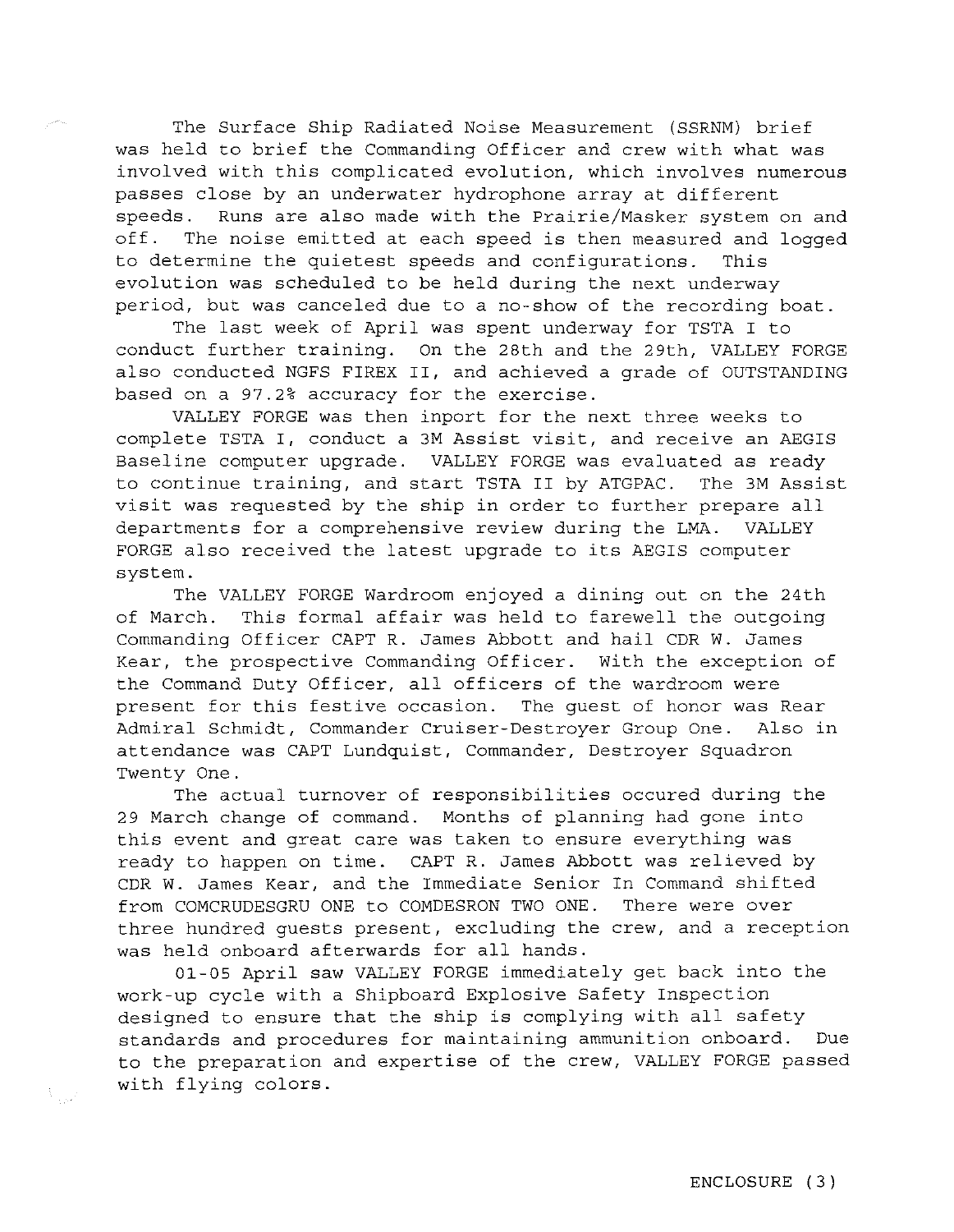TSTA II commenced on 08 April 1996. The initial phase was conducted inport to define guidelines and goals of this training period, namely to assess how the training teams were conducting briefings, debriefings, and grading evolutions. The 8th of April was the second SSRNM range brief for the run to be conducted on the 24th. Safety concerns were examined and final preparations made.

10 April saw VALLEY FORGE officers taking advantage of the invaluable training offered by the MSI Shiphandling Simulator. This multi-functional simulator allows junior officers the chance to drive the ship in close quarters with other ships or in restricted waters without ever leaving the building, saving thousands of dollars for underay time.

While some of the officers were practicing conning in and out of port, others were aboard going through their comprehensive final qualification for cruise missile certification. With the weeks of preparation and emphasis on proper procedures, VALLEY FORGE's CMTQ qualification went smoothly, and the ship was certified for Harpoon stowage and use.

The 15th through the 19th saw VALLEY FORGE underway for TSTA II and the Combat Systems Operational Sequencing System (CSOSS) Phase II. These evolutions concentrated on the Combat Systems Training Team and their ability to accurately assess the capabilities of all CIC watchstanders.

The next week, ATSG focused on VALLEY FORGE's ability to maintain the effective data link, and conducted exhaustive drills and evolutions towards this end. The ship was also able to complete the SSRNM range run on the 24th.

The 29th to 3rd of May VALLEY FORGE was underway again for TSTA II. This time the concentration was on the Damage Control and Engineering Training teams in their preparation for Engineering Certification. Numerous Engineering Casualty Control drills and taskings were conducted around the clock as the Engineer and his team focused themselves for that final qualification.

This underway period also saw VALLEY FORGE conduct its first Standard Missile firing of the year. While in company with the USS FITZGERALD and USS SIDES, VALLEY FORGE formed a column, tracked, targeted and destroyed the inbound simulated cruise missile. Later evaluations indicated that the SM II BLK II detonated 97 ft away from the drone target.

From 06 to 10 May, Incline Trials were conducted onboard VALLEY FORGE to verify the stability tables and to help identify what may be causing the slight port list. These trials involved pulling the ship away from the pier. and placing weights at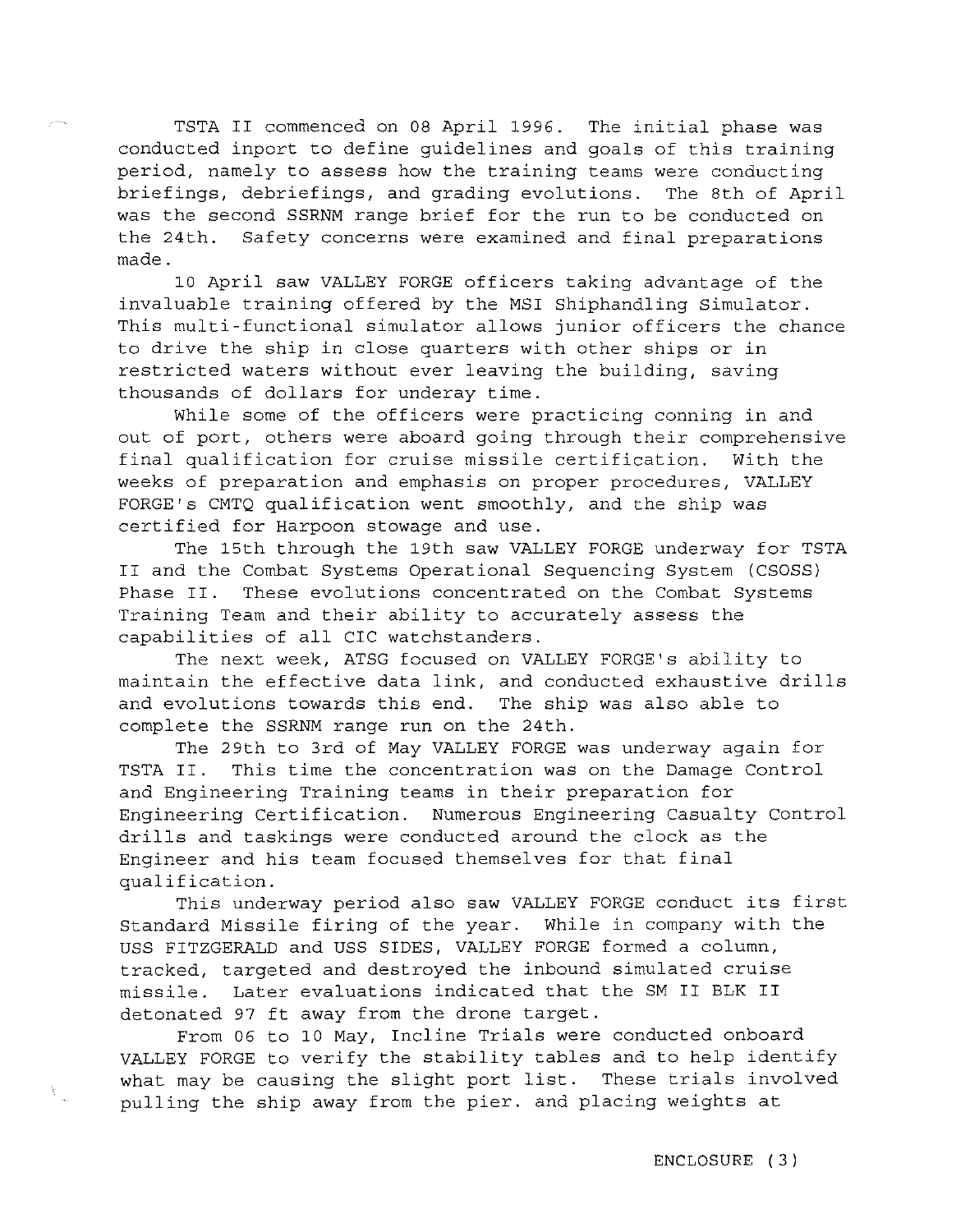various distances from the centerline. The angle of list was then measured and recorded. The CIC Navigation Team also attended the Radar Navigation Team Trainer. This training ensures that the watchstanders in CIC during restricted maneuvering have the skills necessary to navigate the ship safely through low visibility situations.

Combat Systems Department was also busily engaged conducting the inport phase of their Combat Systems Readiness Review. This review focused on the equipment, operating, maintenance and repair skills of the Combat Systems team. It was followed up by an operational review while underway on the 15th of May.

The final week of May involved the last phase of TSTA II, as well as the Engineering Certification. All of VALLEY FORGE'S training teams were assessed as "ready for the next phase" by ATG. The engineering plant was certified for unrestricted operations and integrated training.

On the 27th of May, VALLEY FORGE embarked six midshipmen for the first phase of PACTRAMID; two first class midshipmen, and four second class. Thorough briefings for each running mate were conducted prior to the midshipmen's arrival. The midshipmen were then introduced to their running mates the next day, and fully integrated into the ship's work routine.

VALLEY FORGE entered a new and more complicated phase of training on the 3rd of June. TSTA III involved Integrated Training Team evaluations. Integrating all of the training teams into one comprehensive unit created some growing pains initially. Through hard work and perseverance, the ITT was rated at the Final Evaluation Phase level by the end of the week.

The Training Team leaders met over the weekend to prepare themselves for the Final Evaluation Phase (FEP), conducted by ATG 11-13 June. Again, through expert planning and skillful execution, VALLEY FORGE'S Integrated Training Team was able to complete the training phase and achieve certification.

Once all the work-up training was complete, VALLEY FORGE began her mission specific training coordinated by COMDESRON TWO ONE. Entitled MEFEX (Middle East Force Exercise), Phase One involved attending a series of lectures prepared by the most recent returnees from the Arabian Gulf. Principle watchstanders from each of the ships deploying (VALLEY FORGE, JARRETT, MORGENTHAU) were in attendance. The lectures and scenarios provided were informative and helpful in VALLEY FORGE'S own preparations for Gulf Operations. Another industrial hygiene survey was conducted during this time frame.

24-28 June was MEFEX Phase II. This underway time involved numerous scenarios for all three ships, as well as multi-ship

i<br>Tanzan<sup>ia</sup>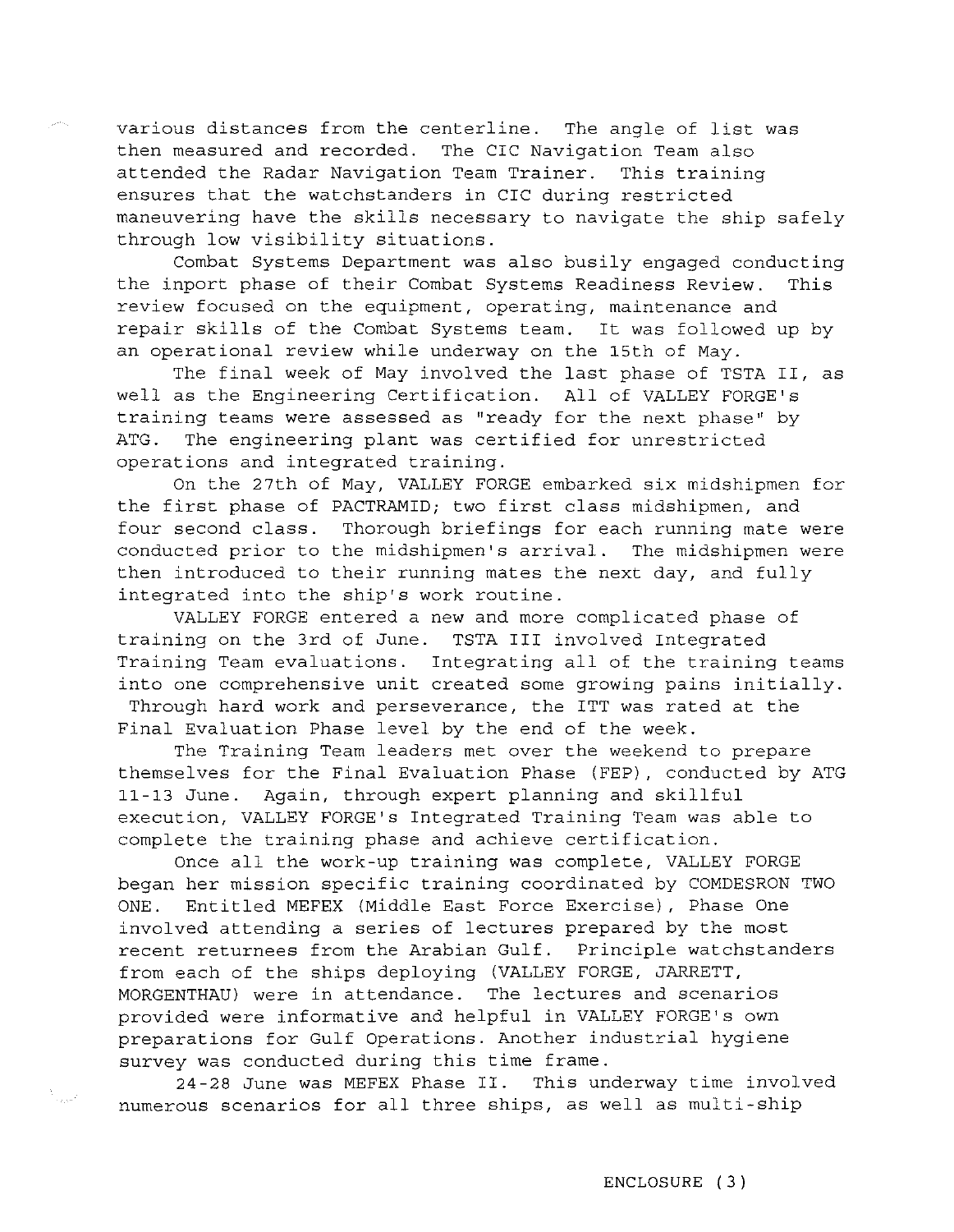maneuvering. COMDESRON TWO ONE embarked VALLEY FORGE for the week with his staff to coordinate the events. The 27th of June also saw VALLEY FORGE conduct another SM II BLK II missile firing. This time around, results indicate that a direct ''skinto-skin" hit on the target was achieved, thoroughly destroying it.

Once VALLEY FORGE returned to port, it was time to clean up and make final preparations for the Logistics Management Assessment. While this was mainly a Supply Department inspection, the 3M side involved all hands, as qualifications were verified and tests administered. It was especially critical for the Food Service organization, as this was the initial look for the NEY Award competition for Food Service Excellence. As a direct result of their hard work and preparation, Supply passed with flying colors and an overall score of OUTSTANDING. This enabled VALLEY FORGE to receive and unprecedented seventh straight Blue "E" for Logistics Excellence, as well as qualify for the final round of competition for the NEY Award.

The 8th of July was a special day for the crew, as it was the day to get underway for GUEST CRUISE '96. All personnel were encouraged to invite their family and friends to come aboard for a chance to see exactly what their loved ones do when the ship leaves port. This day had been weeks in the planning and execution and commenced early in the morning with check in on the pier. Once underway, a professional tour guide pointed out interesting historical facts about San Diego bay for the enjoyment of the guests and crew alike. Once out to sea, a full day's worth of evolutions exhibited the impressive capabilities of VALLEY FORGE. A 5" gunnery exercise, helicopter in-flight demonstration, and tours of the entire ship were available for all hands. The fair weather was enjoyed on the flight deck during a Steel Beach picnic, which included a DJ, face paintersamd a cartoonist. Everyone returned to port tired, but full of excitement from the day's events.

Although the period from 11 July to 06 August 1996 was the stand down period prior to deployment, Medical faced their final inspection. The Medical Readiness Exam was conducted from 18-19 July, with no discrepancies noted.

The 8th of August saw the ship underway for one last sea trial prior to our departure on the 12th of August for PACMEF 96- 3. Hundreds of well wishers were on the pier to see VALLEY FORGE off. COMDESRON TWO ONE was embarked for the last phase of MEFEX, which would take place enroute to Hawaii and involved numerous scenarios that might be encountered in the Arabian Gulf. VALLEY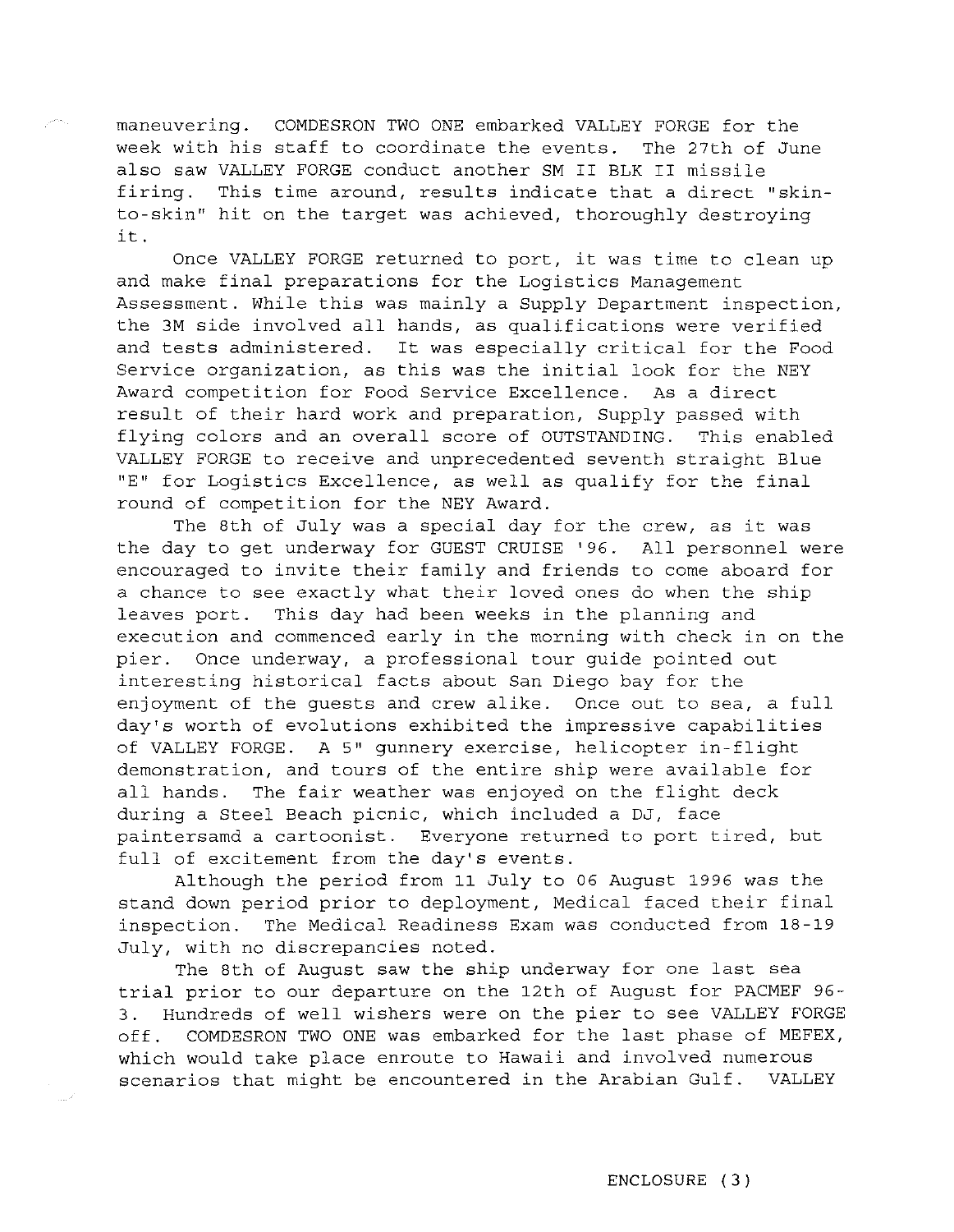FORGE, JARRETT and MORGENTHAU would join up with the USS OBRIEN once past the Straits of Malacca.

Once the ship reached Hawaii, the final loadout of supplies and equipment came aboard. The ship also received two detachments: one was a group of Cryptographers, and the other was a two man Meteorological Detachment that would embark for the six month deployment to assist the ship in weather forecasting. VALLEY FORGE also embarked its last group of midshipmen for the summer. One first class and one second class midshipman would ride the ship from Pearl Harbor to Singapore.

While in Hawaii, VALLEY FORGE also hosted CINCPACFLT, Vice Admiral Zlatoper, for a tour of the ship, a small luncheon, and an Admiral's Call on the flight deck. The crew enjoyed meeting the Admiral and showing off the ship.

VALLEY FORGE got underway and proceeded to the first port enroute the Arabian Gulf, Manila. Enroute, numerous drills and training evolutions took place to further hone the ship's combat skills prior to entering the Arabian Gulf.

On the first of September, VALLEY FORGE stationed the modified navigation detail to transit through the San Bernadina Straits. The entrance was made just after sunrise, and the scenery was breathtaking. Once through the narrowest part, VALLEY FORGE conducted a steel beach picnic on the flight deck and also held a beard judging contest. During the two week transit from Pearl Harbor to Manila, the Commanding Officer challenged the crew to see who could grow the best beard. All beards had to be shaved off prior to quarters the next morning.

VALLEY FORGE pulled into Manila Bay early in the morning on the 2nd of September, and anchored four miles away from the boat landing. Despite the long water taxi rides, all hands were able to go ashore and enjoy some hard earned liberty. There were numerous scenic river and countryside tours. After six days, most of the crew was ready to head back to sea.

The transit to Singapore was uneventful for most of the crew, although several foreign navies were conducting exercises of great interest to the Ship's Signals Exploitation Shack (SSES) . The 2 1/2 hour sea and anchor detail produced a smooth transit to Sembawang Terminal. Once there, the ship was able to accomplish various voyage repairs and also disembark the PACTRAMID III midshipmen.

VALLEY FORGE was underway on the 16th, enroute the Arabian Gulf. In order to get there, the ship transited through one of the narrowest and most heavily traveled waterways in the world, the Straits of Malacca. A thorough Navigation brief was held the day prior, and reviewed again that morning. Once VALLEY FORGE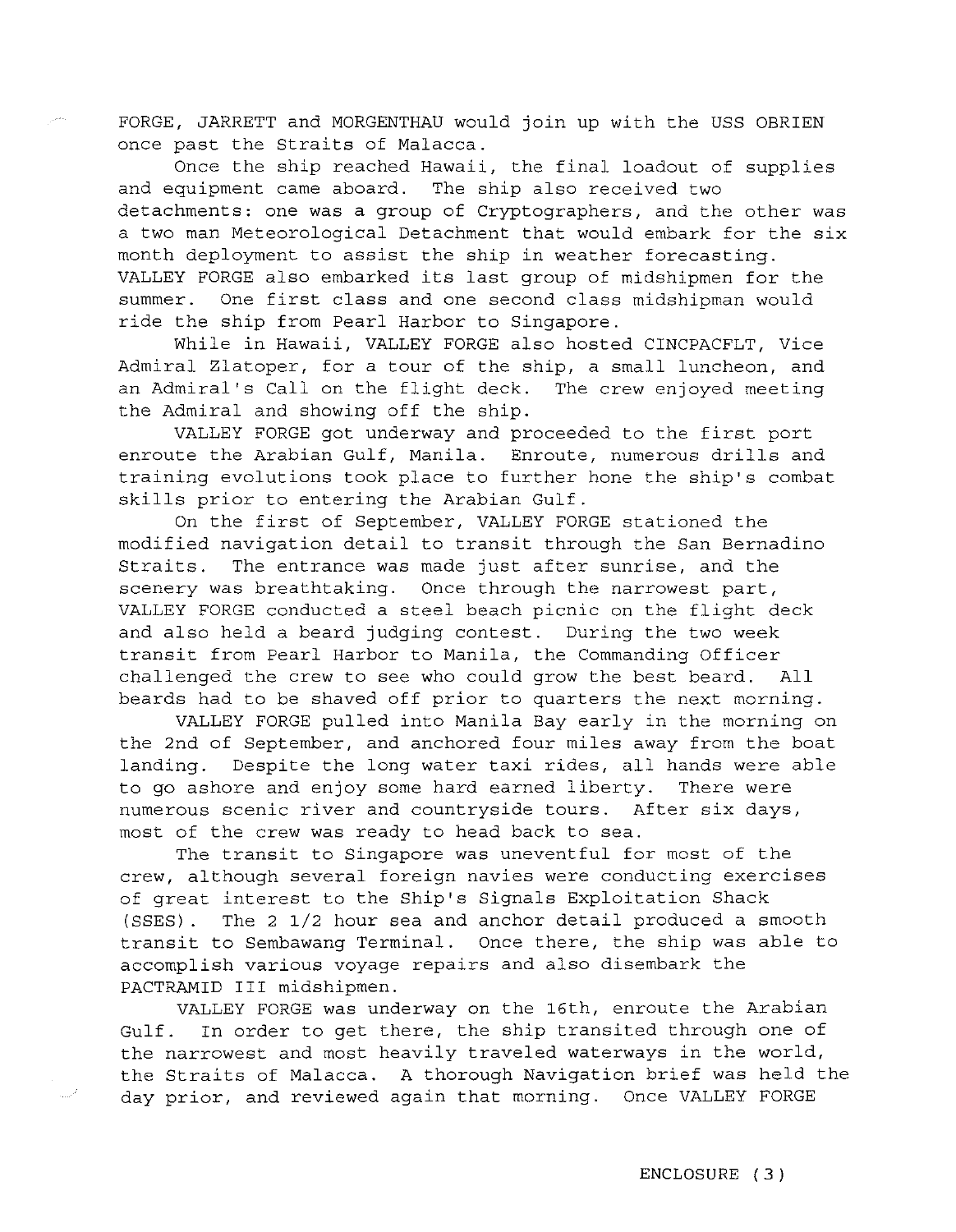had merged with the fast-moving merchant traffic, she came up to 25kts to complete the narrowest part of the transit while it was still early evening. VALLEY FORGE rendezvoused with USS OBRIEN and USS JARRETT on the 19th, and commenced the remaining phase of the transit to the Gulf.

VALLEY FORGE chopped into the FIFTHFLT AOR on the 22nd, and commenced the transit through the Straits of Hormuz on the 25th in company with the MORGENTHAU, JARRETT, and OBRIEN. One of VALLEY FORGE's helicopters was airborne through the straits, exercising the ship's right of transit passage. MORGENTHAU joined the SAG after a quick stop in Bombay, India to do local operations with the Indian Coast Guard.

The VALLEY FORGE then proceeded into Sitrah Anchorage at Bahrain. From the 26th to the 27th, the crew was able to get inbriefed at the USNAVCENT compound, and received administrative and operational briefings on current intelligence and Maritime Interdiction Operations (MIO OPS) . The ship weighed anchor on the 28th, and was proceeding to join the USS Enterprise for plane guard duties, when a casualty to the SPY-1A radar system occurred. VALLEY FORGE returned to anchorage at Sitrah 01-05 October while the ship's technicians feverishly sought to correct the problem as they were awaiting outside technical assistance. During this time, the ship was able to get the Navy's Mast Mounted Sight installed. This system was a camera with zoom and infra-red thermal imaging sight that was installed on the forward mast to assist in identifying contacts at night.

Upon correction of the casualty to SPY, VALLEY FORGE received new tasking to escort the M/V PHILLIPS from anchorage in Dahrain, Qatar to Jebel Ali in the United Arab Emirates (UAE) . The PHILLIPS is a Maritime Pre-positioning Ship (MPS) that carries millions of dollars of military hardware to equip ground forces. Should the need arise, these ships are already in place to supply the personnel of the armed forces with all the gear needed to conduct a prolonged conflict until lines of resupply can be fully established. They have a civilian crew onboard with a military detachment. Because they are lightly armed and have great deal of expensive gear, U.S. Navy ships provide protection for them while transiting from port to port.

The ship was at anchor in Sitrah from the 19th to the 23rd of October, but plans were already being made to assess the feasibility of taking the ship pierside in Bahrain. Soundings taken by the ship's Boatswain's Mates and other vessels indicated that there was sufficient depth that would permit VALLEY FORGE to go pierside. This would mean that VALLEY FORGE would be the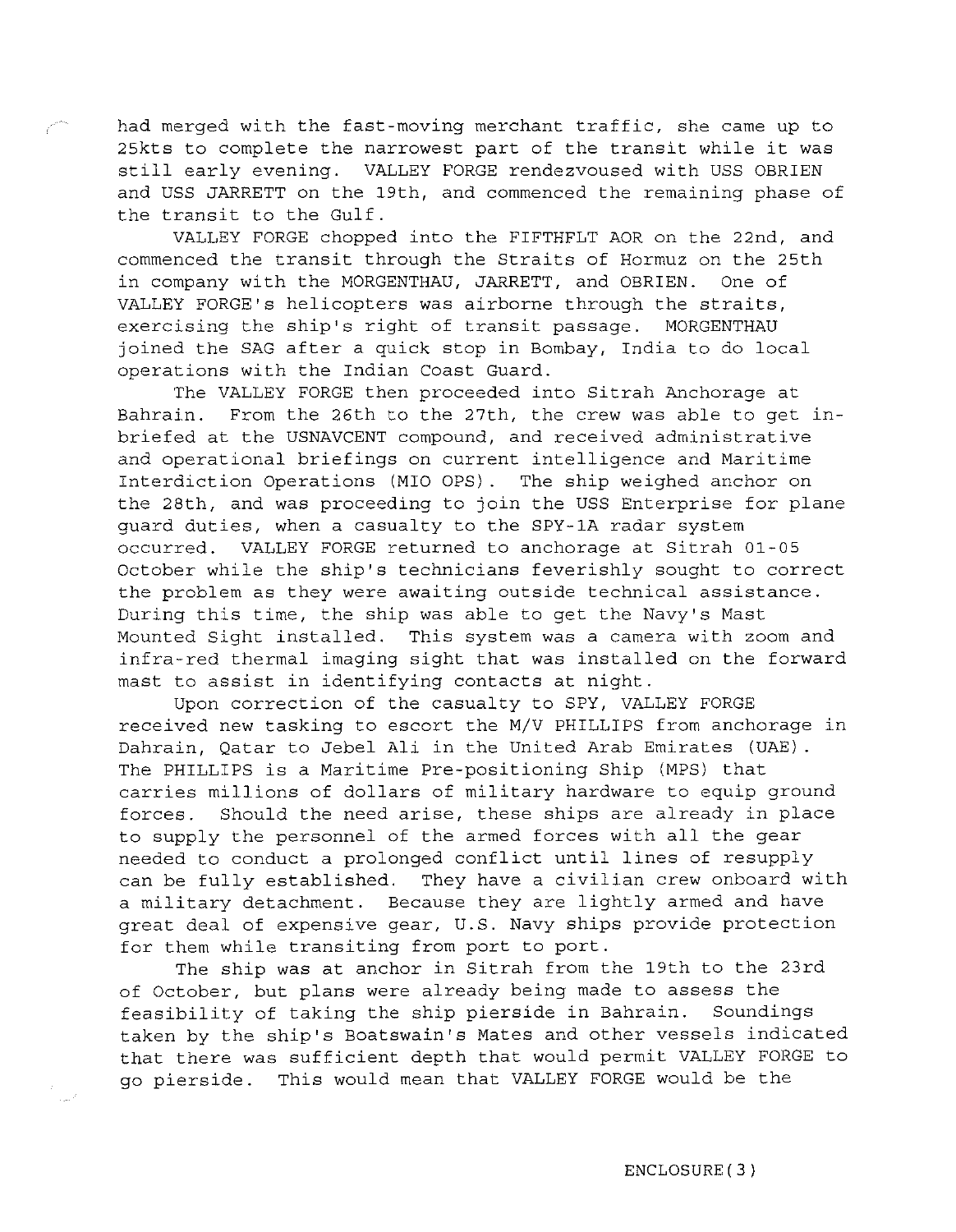first AEGIS cruiser to go pierside at the Mina Salman Deepwater Jetty in over three years.

From the 24th of October until the 11th of November, VALLEY FORGE was underway in the Central and Northern Arabian Gulf for Intercept Operations. This involved patrolling known areas through which smugglers attempted to evade United Nations sanctions enforcers, including the Kangan Gas fields, through which many of the merchants traveled. During this time, VALLEY FORGE was sometimes assigned "Shotgun" and plane guard duties for the USS Enterprise. The ship confidently steamed into position, and was permitted to come 500 yards off the port beam during one launch and recovery cycle to witness flight operations up close. This was the first opportunity for many of the crew to see this complex evolution, since VALLEY FORGE was deployed with a Surface

Action Group.

COMDESRON FIVE ZERO embarked VALLEY FORGE on the 31st of October. Commodore Herger brought a small staff to continue his duties as the MIO OPS coordinator. He was treated to a wild costume party at dinner, and then witnessed one of the scariest "haunted radar rooms" in the Arabian Gulf. Several Fire Controlmen dedicated countless off-duty hours in preparing a mock haunted house for the enjoyment of the crew.

The VALLEY FORGE transited through the Straits of Hormuz on the 9th heading towards the North Arabian Sea in preparation for GULFEX 97-1. This exercise involved British and American naval units. The ship's mission was to locate and prosecute the USS PITTSBURGH, an SSN that was designated as a hostile force. Despite the crew's valiant efforts, the PITTSBURGH was able to fire a few green flares before VALLEY FORGE could "kill" her.

Upon completion of the exercise, VALLEY FORGE proceeded back into the Arabian Gulf. After waiting an hour and a half for a pilot, VALLEY FORGE transited the narrow channel to go pierside in Bahrain. The ship never observed less than 10 to 11 feet beneath the sonar dome. The ship was pierside from the 12th to the 15th. VALLEY FORGE was underway a day earlier than expected based on intelligence that a suspected smuggler was heading for the UAE.

VALLEY FORGE proceeded to the Southern Arabian Gulf, this time to intercept vessels prior to completing their run from Iraq to the UAE. There is a 12 nm gap that the vessels must cross just south of the Western Traffic Separation scheme. VALLEY FORGE's plan was to stay outside of visual range from the suspect vessel and wait until they penetrated international waters. Once they were 4-5 nm inside international waters, the VALLEY FORGE commenced a high speed run at the suspect and proceeded to query.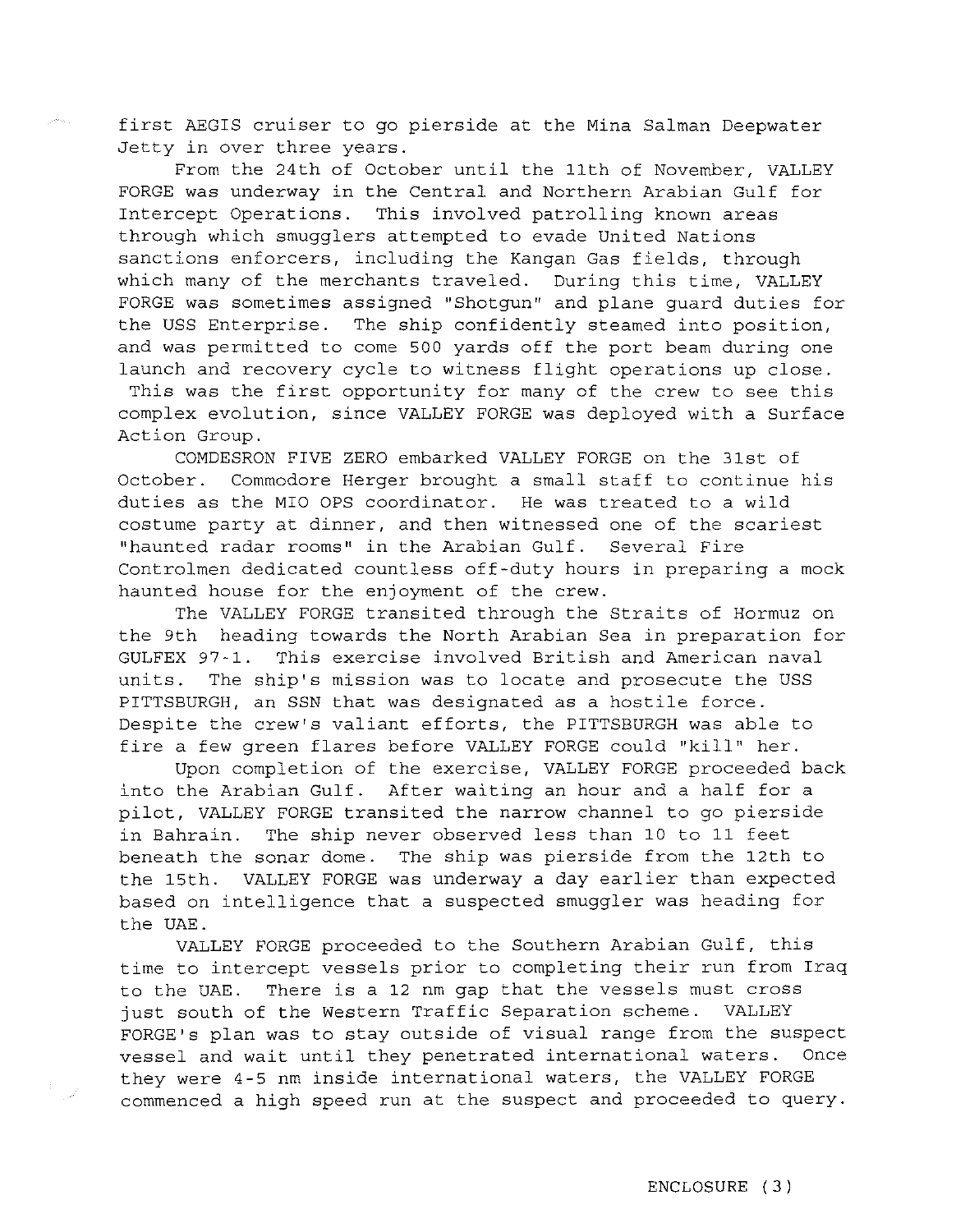This tactic resulted in VALLEY FORGE intercepting its first suspected smuggler, the "MANATO".

Once intercepted, the vessel was diverted to anchor in MIO OPAREA 6, where a security detail was placed aboard. VALLEY FORGE continued to patrol the OPAREA, and eventually took custody of the M/V PORNIROO, diverted by the USS OBRIEN. On the 26th on November, the M/V MANATO was turned over to the UAE Coast Guard, and VALLEY FORGE escorted the M/V PORNIROO north to the FENWAY holding area.

Thanksgiving was on the 28th of November. In celebration, VALLEY FORGE hosted the first annual Thanksgiving Day Turkey Shoot. The ship's Hull Technicians (HT's) spent numerous offduty hours creating a mock turkey five feet tall. It stood upon pallets with cartons for flotation, and was launched off the fantail. The RHIB towed it into position, and individuals that had won a chance to shoot at it with the M-14, the .50 cal machine gun, or the M-60 took turns until all the allocated ammunition was gone. The uniqueness of the event allowed the crew a welcome break in the tireless efforts supporting United Nations sanctions.

On the 29th, VALLEY FORGE turned over the M/V PORNIROO to the USS CUSHING in the FENWAY holding area. Once turnover was complete, the ship began to patrol the eastern side of the North Arabian Gulf, slowly working south. As the ship headed towards Bahrain, expert lookouts spotted a suspicious looking vessel just outside Iranian territorial waters. Once the merchant was further inside international waters, VALLEY FORGE maneuvered at high speed to place herself between the suspect and Iranian waters, cutting off her escape. As the boarding began with this vessel, the aft lookout spotted another dhow that had turned around and was heading away from the area at high speed. Saberhawk 60 was in the air covering the Visit Board Search and Seizure Team on the M/V TASOULIS K, so VALLEY FORGE turned and intercepted the smaller craft before they could escape.

The ship had intercepted two sanctions violators in a little over one and a half hours, bringing to four the total number of sanctions violators for VALLEY FORGE. Once the ships had been inspected and security teams were in place, both vessels were escorted back to FENWAY and turned over to the USS CUSHING. VALLEY FORGE had accounted for 20% of the vessels diverted in 1996, while only assigned intercept operations for four weeks.

The ship spent the 11th through the 20th inport, berth nine, Mina Salman, Bahrain making final preparations for the journey home. Supplies were loaded, and the mast mounted sight removed to be placed on another ship. On the 21st, VALLEY FORGE was